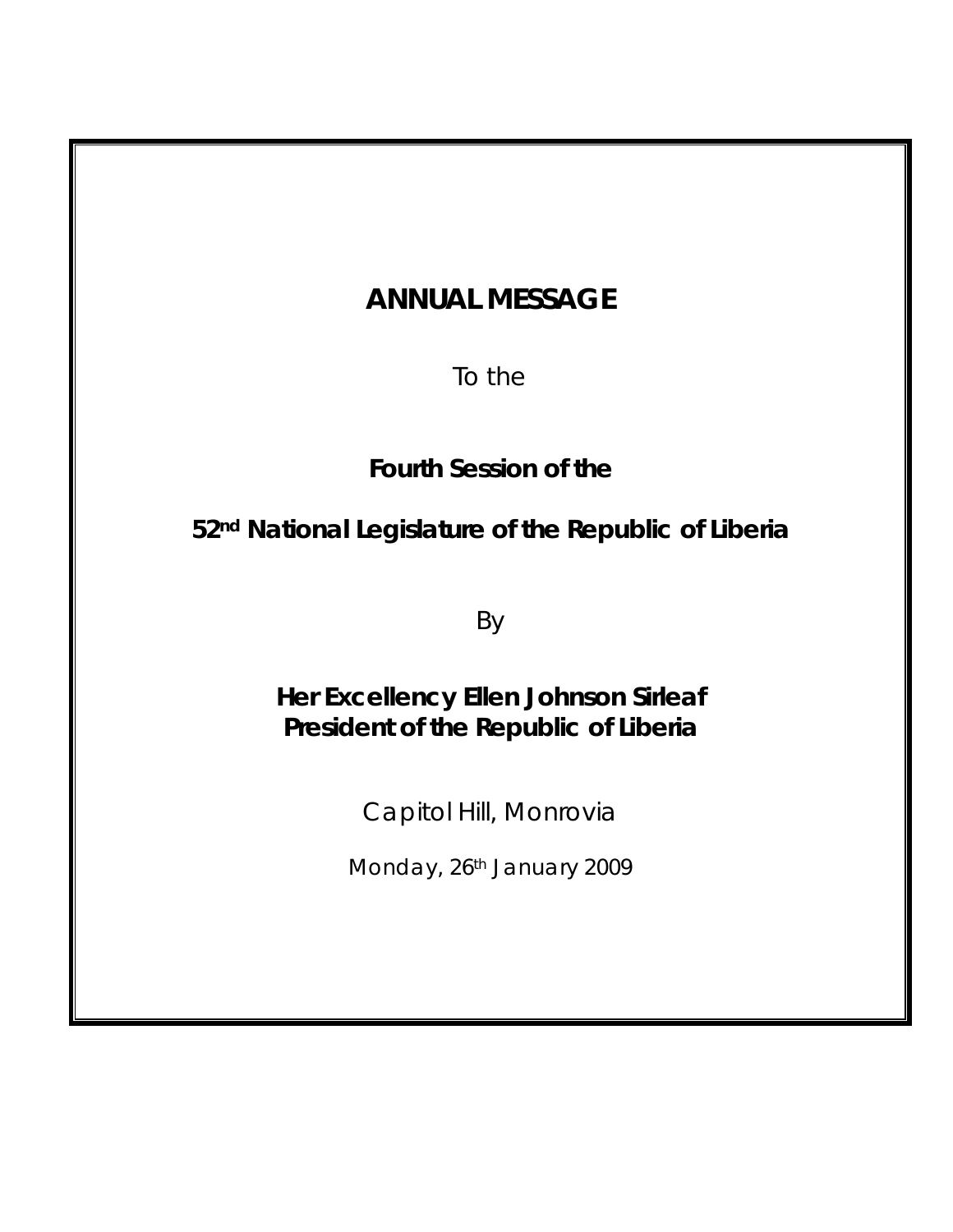**Mr. Vice President; Mr. Speaker, Mr. President Pro Tempore; Honorable Members of the Legislature; Mr. Chief Justice, Associate Justices of the Supreme Court and Members of the Judiciary; Members of the Cabinet and other Government Officials; Mr. Doyen, Excellencies and Members of the Diplomatic Corps; Her Excellency the Special Representative of the Secretary General of the United Nations in Liberia; Officers and Staff of the United Nations Mission in Liberia; The Command-Officer-In-Charge, Men and Women of the Armed Forces of Liberia (AFL); Former Vice President and Mrs. Moses Blah; Former Chairman of the National Transitional Government Mr. Gyude Bryant; Former Government Officials; Traditional Leaders, Chiefs and Elders; Political and Business Leaders; Officers and Members of the National Bar Association; Labour and Trade Unions; Youth and Student Organizations; Civil Society Organizations; Members of the Press; Distinguished Ladies and Gentlemen;** 

**Fellow Liberians:** 

# INTRODUCTION

Honorable Legislators, in obedience to the Constitution of our Republic, I have the honour for the fourth time to report to you on the affairs of our nation. First, in homage to the Almighty God by whose Supreme Will we are guided, and to the memory of the cherished Liberian leaders and other citizens who have passed to the great beyond, I ask that you join me in observing a moment of silence.

# LEGISLATIVE AGENDA

During the year, you enacted into law several pieces of Legislation, including the ratification of instruments significant to achieving our development goals under the PRS. We commend you for the thirty seven (37) legislative instruments submitted by my Office to this Honorable Body during its third session. Twenty seven (27) were enacted into law; Seven are still being deliberated upon in Committee Rooms; and three were returned to the Executive. We are pleased to recall that legislations submitted to this Honorable Body in 2007 were also enacted into law during the period under review.

Of the twenty seven (27) legislations enacted, seven Acts were supportive of the Peace & Security Pillar. They include the revised National Defense Act; the National Bureau of Veterans Act; and the Chemical Weapons Act. Eight legislations affected the Economic Revitalization Pillar: including the Act ratifying the Amended and Restated Concession Agreement between the Republic of Liberia and Firestone Liberia, Incorporated; the Act ratifying the Renegotiated Concession Agreement between the Government of Liberia (GOL) and LIBINC Oil Palm Company (LIBINCO); the Act ratifying the Renegotiated Concession Agreement between the Government of Liberia and the Liberia Forest Product, Incorporated (LFP); the Act ratifying the Concession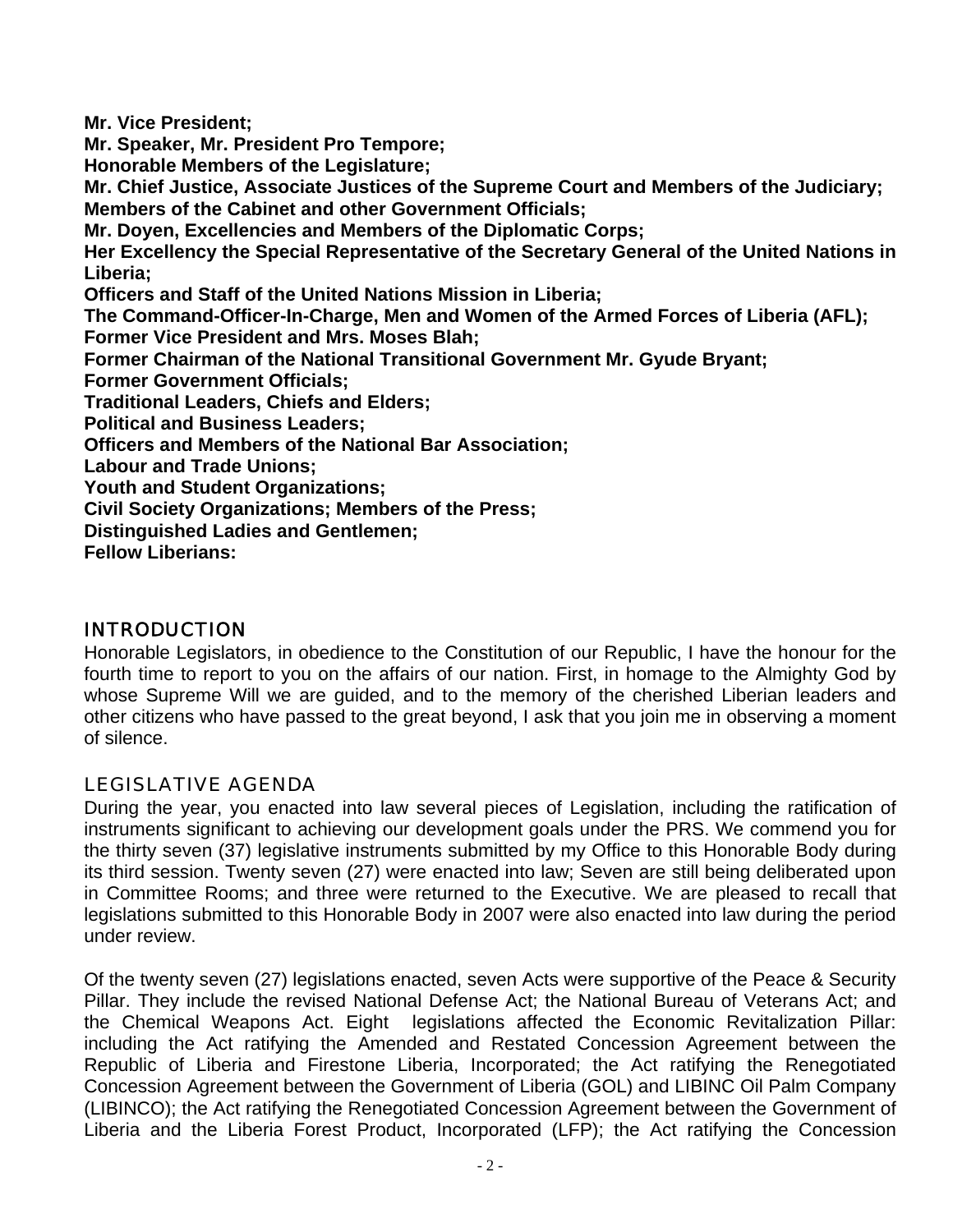Agreement between the Republic of Liberia and ADA Commercials, Incorporated; the Act ratifying the Investment Agreement between the Republic of Liberia and Novel Liberia, Incorporated; and the ratification of various Oil Production Sharing Contracts. Twenty (20) legislations supported our work under Pillar III, Governance & Rule of Law: the Anti-Corruption Commission Act; the Act Amending Title 17 of the Revised Code of Laws of Liberia of 1972 to establish Criminal Court "E" of the First Judicial Circuit, Montserrado County; and the Act to Amend Section 2212 of the Revenue Code of Liberia Act of 2000 to Restrict Budgetary Transfers.

During the year under review, our Administration issued six Executive Orders in the interest of the public to meet emergencies or to correct particular situations which could not await the lengthy legislative process to run its course: Executive Order #11, to suspend tariff on our main staple rice; Executive Order #12, to extend the mandate of the National Commission on Disarmament, Demobilization, Rehabilitation and Reintegration (NCDDRR) to complete the Rehabilitation and Reintegration Component of the NCDDRR Program within the Context of National Ownership; Executive Order #13, suspending Tariff on Road Construction Equipment, Forestry Equipment, Agricultural Equipment and Agricultural Seeds; Executive Order 14, to Waive Withholding Taxes on Salary Income for and under US\$70.; Executive Order #15, to establish an Ad-hoc Independent Commission to Investigate Alleged Improprieties by Certain Officials of Government in reference to Email Exchanges on the Front Page Africa Website; Executive Order #16, placing a moratorium on the exportation of unprocessed natural rubber; and Executive Order #17, an extension of Executive Order #13.

**Honorable Legislators**, I solicit your usual corporation for the enactment of the seven draft legislations (2008) still pending before you, which have significant implications for the achievement of our goal of national renewal: provision of infrastructure and basic services; and for the protection of our people. These include An Act to Amend Certain Provision of the Independent National Commission on Human Rights Act of 2005, the three Boundary Harmonization Acts, An Act to establish the National Airport Authority of Liberia, the Public Financial Management Act of 2008, and An Act to establish the Land Commission. Also pending before your Honorable Body since 2007 are the Act to Authorize the establishment of the National Transit Authority; ratification of Universal Instrument Against Terrorism; An Act to Amend Title 2, Criminal Procedure Law, as enshrined in Volume 1 of the Liberian Code of Law Revised; and, of much importance, the Code of Conduct for Public Servants Act.

We also want to call this Honorable Body attention to those Acts that were returned to the Executive, and to assure you that when the Executive addresses your inquiries these Acts will be resubmitted for your consideration to enact them into laws. They include the Act Amending the Investment Incentive Act of 1973, the Act Amending Section 204(E) of the Liberia Revenue Code of 2000 and the Act to Amend Chapter 15 of the Penal Law by adding thereto a new Sub-Section 15.54(7) known as the Asset Freeze Act.

Honorable Legislators, as we move into the Fourth Session of the Fifty-Second Legislature and the fourth year of this Administration, we should all endeavor to keep the path to our development agenda steady but enhancing. In this vein, we will be submitting for enactment by your Honorable body, several proposed Acts intended to consolidate the progress and tackle the challenges under the PRS. They include, Liberian National Security and Intelligence Act of 2008; An Act Amending the Public Procurement and Concessions Act of 2005 inter alia and to harmonize the New Mining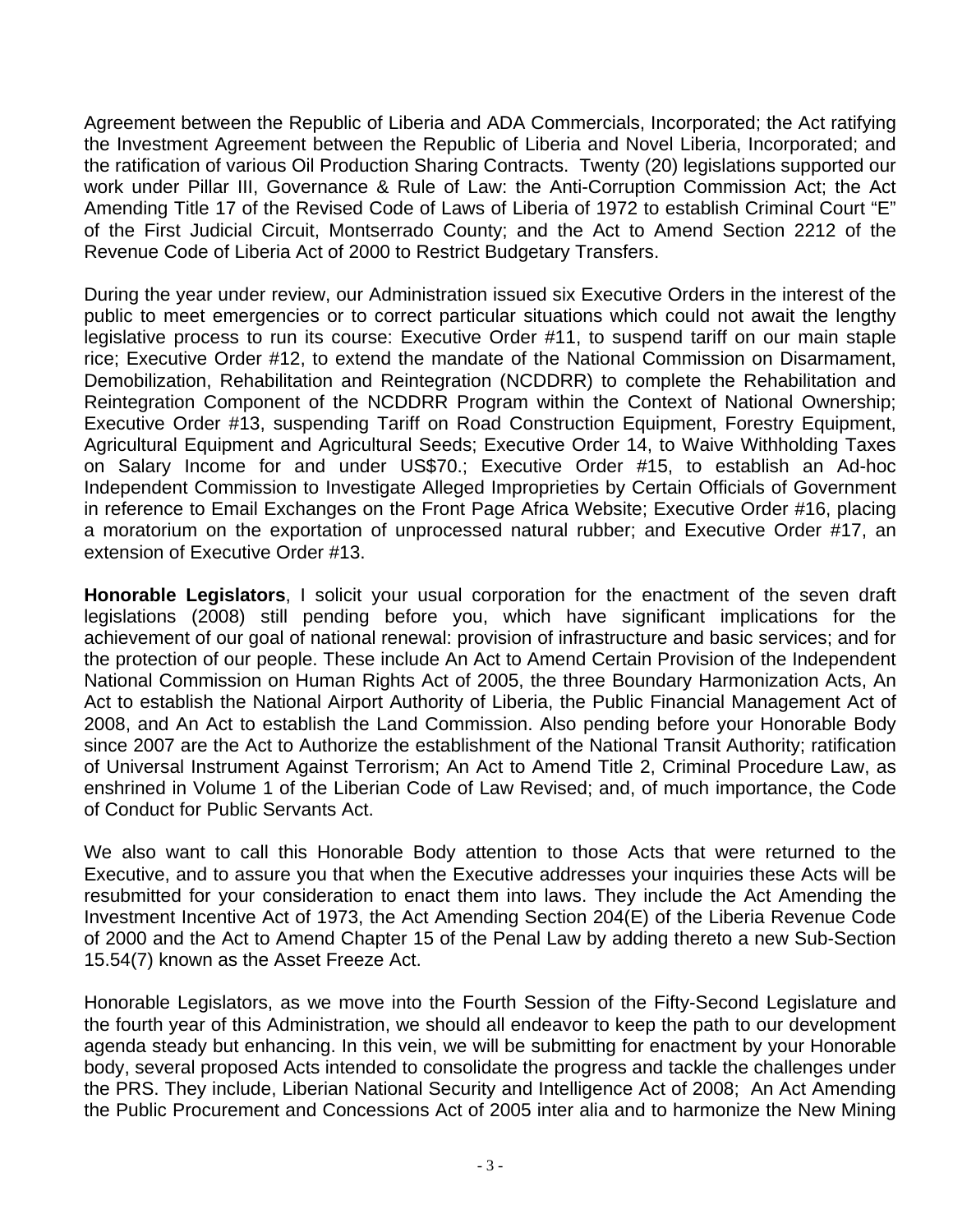and Mineral Law and Petroleum Law with the PPCA; An Act to amend the Act providing for Retirement Pension for High-Level Government Officials.

Also to be submitted soon for your ratification are:

#### **The Concession Agreement Signed between the Government of Liberia and Buchanan Renewable (Monrovia) Power Incorporated.**

This is one of the major deliverables of the Energy Sector, under Pillar IV of Liberia's Poverty Reduction Strategy (PRS). The agreement is also in line with our National Energy Sector White Paper and the draft National Energy Policy, whereby the private sector will be encouraged to participate in power generation as Independent Power Producers (IPPs); and the Liberia Electricity Corporation (LEC) or a successor company, by itself, or in joint venture with private entities, will handle transmission and distribution.

Key highlights of the Agreement are as follow:

- Two power plants, 17.5 MW each (total 35 MW), fired from wood of old rubber trees, will be built in the vicinity of Kakata, Margibi County.
- About 30 MW (net) of power and 223 million kWh/yr of electrical energy will be delivered from these plants in Kakata to the LEC Substation in Paynesville for distribution to all parts of Monrovia and its environs. Power from these plants will also be distributed to Kakata and its surroundings and to other parts of Montserrado County.
- The first power from these plants will be available by the end of 2010.
- The estimated capital cost of the project is US\$149 million.
- The Project offers the following benefits and has several advantages:
	- o The fuel source, rubber wood, is a renewable resource and relatively clean, unlike fossil fuel which is non-renewable and has adverse environmental consequences.
	- o Spent rubber wood is plentiful in Liberia unlike fossil fuel which has to be imported, thus causing strain on Liberia's Foreign Currency Base. Liberian rubber farmers will earn an income from the sale of spent rubber wood to Buchanan Renewable.
	- o Hundreds of construction jobs and more than 100 full-time, long term jobs associated with the power production and distribution will be created.
	- o There will be construction of new roads to gain access to some of the rubber wood farms.
	- o Liberia will be an example in Africa where rubber wood is being used to produce industrial power.

#### The **Mineral Development Agreement (MDA) between China Union Mining Co. (Hong Kong), Ltd. and China Union Investment (Liberia) Bong Mines Co., Ltd and the Government of Liberia**.

This Agreement, the largest single investment package in the history of Liberia, is intended to resume iron ore mining and processing operations at Bong Mines. It will facilitate the investment of US\$2.68 billion to rehabilitate infrastructures and operational facilities at Bong Mines, the Port, the railroad, and the Kakata-Heindi highway etc.; and to start up iron ore production and processing operations at Bong Mines.

Key **benefits** to Liberia include the following:

• An estimated 3,000 new jobs will be created.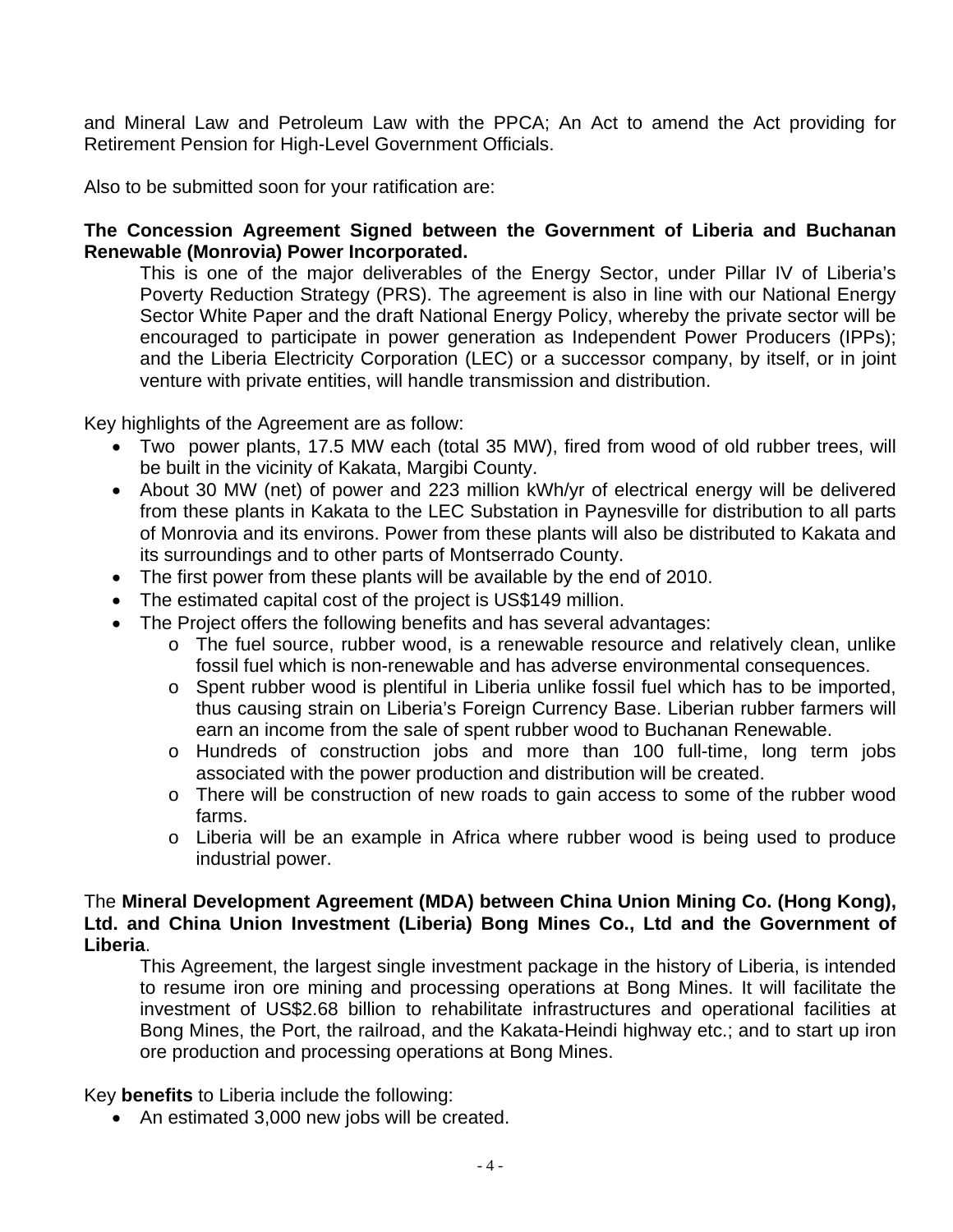- Transmission and Distribution infrastructure will be constructed to provide surplus electricity to major communities.
- The Railroad from Monrovia to Bong will be rehabilitated/ reconstructed to carry not only iron ore but also regular public passengers and cargos.
- An annual contribution of US\$3.5 million will be provided for Community Development to Bong, Margibi and Montserrado Counties; and many other community development investments will be made directly by the Concessionaire, including;
	- o The establishment of an Agricultural Demonstration Project that will train (by demonstration) local farmers in the establishment and management of productive farming;
	- o The rehabilitation and/or construction of a hospital, clinics and health posts, in the concession area as well as in surrounding communities;
	- o The rehabilitation and/or construction of a high school, a technical school as well as elementary schools in the concession area as well as in surrounding communities;
	- o Scholarships and research funds will also be available;
	- o The rehabilitation and/or establishment of several entertainment and service facilities, etc.

## **Three (3) Forest Management Contracts between government on the one hand and the Liberia Tree and Trading Company, EJ&J Investment Corporation and Alpha Logging & Wood Processing Incorporated on the other**.

Commercial forestry operations are indicated in the Poverty Reduction Strategy as the spearhead of economic revitalization of Liberia outside the capital city. It is slated to deliver jobs, regenerate local communities, improve infrastructure and provide much needed revenue for development to government – the major part of which will be earmarked for spending on activities identified in county development agendas and in communities directly affected by logging.

Given the urgent and desperate needs of our people, FDA has devoted much of its initial energies to address this challenge. It has been guided by these important principles to:

- Expedite logging to provide jobs for young men and women outside the cities;
- Ensure that communities receive their just and equitable benefits from logging through the provisions of the 2006 Forest Reform Law and maximize the value of those benefits through transparent competitive bidding;
- Protect the forest resources from over-logging and destruction from unbridled private greed; and
- Provide a regulatory framework based on principles and criteria of sustainable forest management.

After two years of careful planning and assistance from the United States Government, and other development partners to lay the foundations for sustainable development, these contracts have been awarded through competitive international bidding to Liberian and overseas investors for 580,000 acres in the Middle and Northwest of Liberia.

In order to ensure an equitable regional balance national development, FDA is moving quickly ahead to attract further investment of 1.9 million acres on the forested Southeast of Liberia, which will be the mainstay of economic development in those counties for many years to come. Without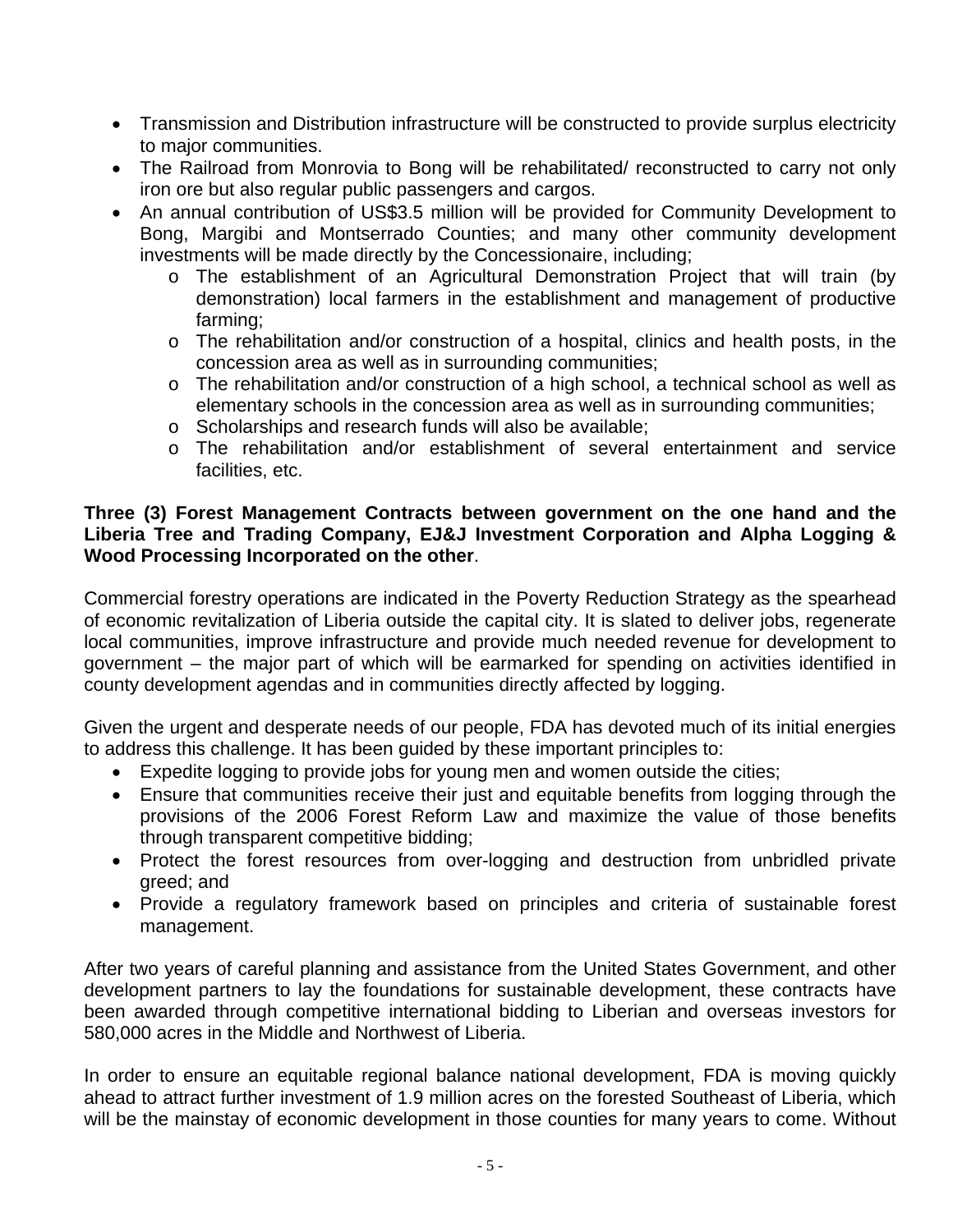forestry these rural areas of our Country would wait many years for any tangible benefits from large-scale developments in either agriculture or mining.

## VISION

**Mr. President of the Senate, Mr. Speaker, Honourable Legislators**, our vision is clear and detailed in our Poverty Reduction Strategy. Liberians want to build a new nation that is peaceful, secure and prosperous, with democratic and accountable governance based on the rule of law and with abundant employment and other economic opportunities. Our critical objective over the next three years is to be on an irreversible path toward this goal – to achieve rapid, inclusive and sustainable growth and development, to build the capabilities of and provide new opportunities for Liberia's greatest asset, its people; to establish responsible institutions of justice, human rights and governance. This is our vision and our commitment which can only be achieved when the majority of our people share in the vision and are willing to participate positively and constructively in the processes of reform and change.

## NATIONAL DEVELOPMENT AGENDA

Honorable Legislators, let me now report on the state of the nation, the progress which we have made and the challenges we face under the four pillars of our development agenda. In doing so, and in the interest of not keeping you sitting as long as last year, I will try to restrict myself to provide main highlights leaving other details for you to read in the text that will be distributed to you and posted on the Executive Mansion Website.

## *PEACE AND SECURITY*

Let us all be thankful to God and to the Liberian people as we enter our sixth year of peace. This has been made possible by the continued support which we receive from the United Nations Security Council in providing the United Nations Mission which includes a Peace Keeping Force with a current strength of 12,065. An agreed gradual drawdown plan is expected to see a meaningful size force in the country through the 2011 elections.

Under the security sector reform, our target for the new Armed Forces of Liberia has been met with the current strength of 2057 personnel. This includes 773 formed into military police units, an engineering company, garrison departments and a brigade training unit. Expanded and improved facilities at the Edward Binyah Kesselly Barrack in Schefflin, the Sandee Ware Barracks in Careysburg and the newly renovated Tubman barracks in Gbarnga will accommodate our troops. Under the Defense Act, we have commenced the reestablishment of our Coast Guard with forty persons in initial sailor training to commence initial operations when facilities at the port are rehabilitated and vessels and other equipment are ready by the end of the year.

The Liberia National Police (LNP) had attained and surpassed its initial goal set by the United Nations of training a new core of 3,500 personnel. Using that figure in comparison with the population of over 3.5 million, it means that on the average one police officer services 1,000 citizens. There is therefore a need for infusion of more officers in the New Year, a process that has already begun.

The LNP, in its continued drive to upgrade its effectiveness and responsiveness to crimes in the community, graduated the first 139 approved 500 contingent Emergency Response Unit (ERU) of the LNP. The Unit is now fully operational, assisting the Police Support Unit (PSU) and the regular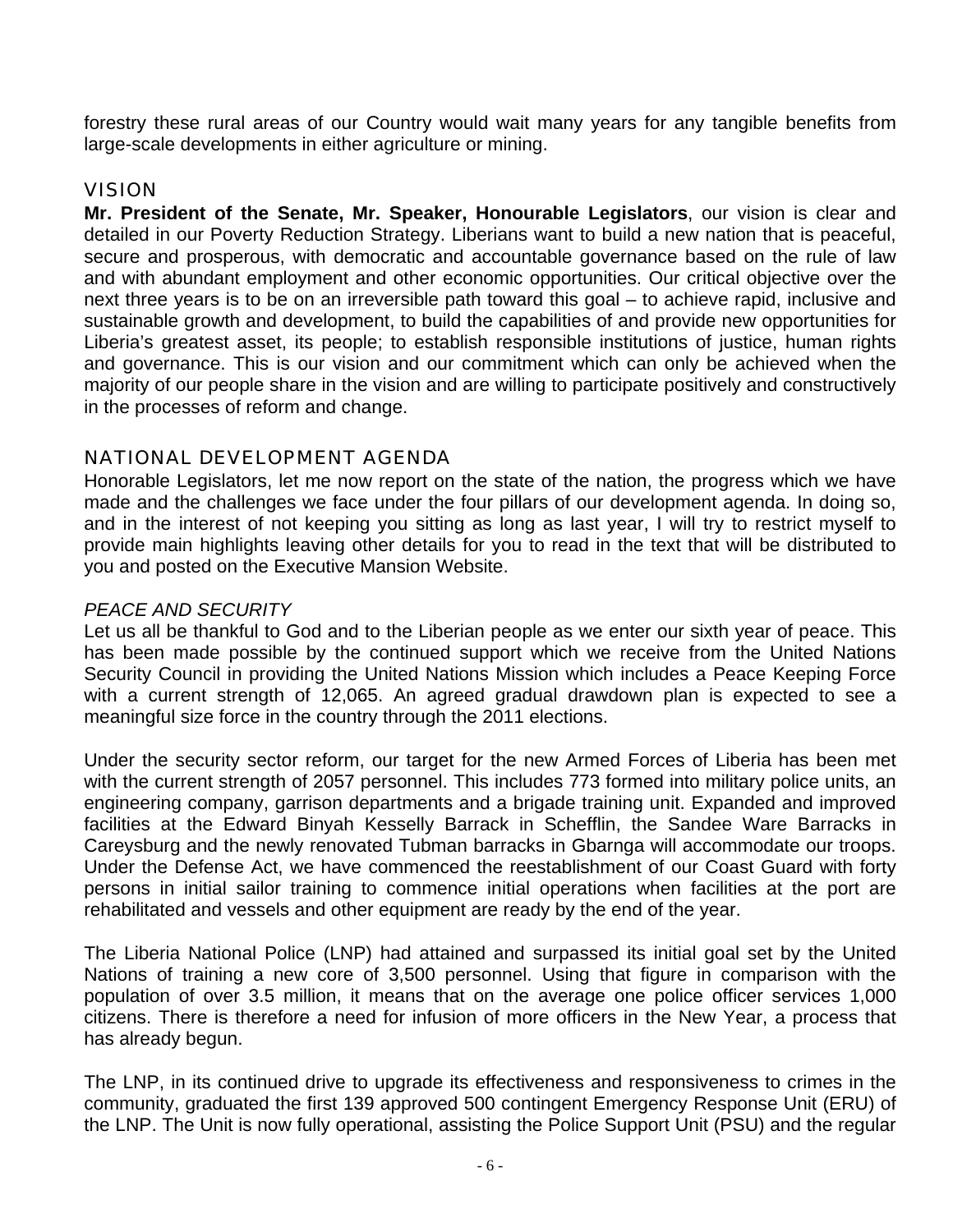police units combat crimes in the nation. It is anticipated that the full strength of the ERU will be attained during the course of 2009.

The Bureau of Immigration and Naturalization (BIN) reports that during the year a total of 235,495 legal aliens were admitted into the country, 101 aliens were refused admission, and 191,098 departed the country. It also records that a total of 44 Liberians were deported from the United States of America and several hundred Liberians repatriated from Ghana.

The incidence of drug trafficking in our sub-region is of increasing concern. During the year our Drug Enforcement Agency (DEA) arrested 267 persons including 244 Liberians for drug offences and the Agency continues to be active in the destruction of marijuana plants some of which are grown in certain parts of the country. A continuing problem still to be effectively addressed, the Liberia National Fire Service recorded 147 fires during the year which resulted in 11 casualties, 32 injuries and damages totaling about US\$1.2 million.

With a few exceptional lapses, the Special Security Service (SSS) improved its performance with training and instructional support from the US Advisory Team.

We continue to face challenges in all of our security units in terms of integrity and attitude reminiscent of the past. However, government must take responsibility in encouraging better performance by doing more to improve their living and work conditions. This is particularly true for those who are to serve in rural areas. We must also find more effective means to deal with the menace of armed robbery. I ask your support in providing the budgetary resources that will enable us to do so and I will engage the Judiciary Branch in an effort to obtain quick and effective action against those criminals who continue to harm and steal from hard working innocent citizens.

The National Commission on Disarmament, Demobilization, Resettlement and Reintegration (NCDDRR) is nearing completion of training of the residual caseload of 7, 388 disarmed and demobilized ex-combatants and will wind down its activities by mid year. There is need for assistance to the Commission to retire honorably the 53 ex-generals of the AFL and warring factions that have assisted in bringing this program to successful conclusion.

The Liberia Refugee, Repatriation and Resettlement Commission (LRRRC), as the refugee agency of Government, completed the process that resulted in 326,990 of the 400,000 displaced persons returned to their communities. Those commissions also worked with the concerned Ministries of Government to address the problems of refugees in the Budumburan camp in Ghana. As a result, some 10,000 of a total refugee population of approximately 26,000 have returned home, several of whom are benefiting from programs of capacity building and skills training, employment and a moderate micro credit loan scheme.

#### *ECONOMIC REVITALIZATION:*

#### **Mr. Speaker and Honorable Members of the National Legislature**:

The Government's strategy for accelerating economic growth has three prongs – rebuilding basic infrastructure, restoring production in the natural resource sectors while ensuring that the benefits are widely shared, reducing production cost to lay the foundation for diversification of the economy.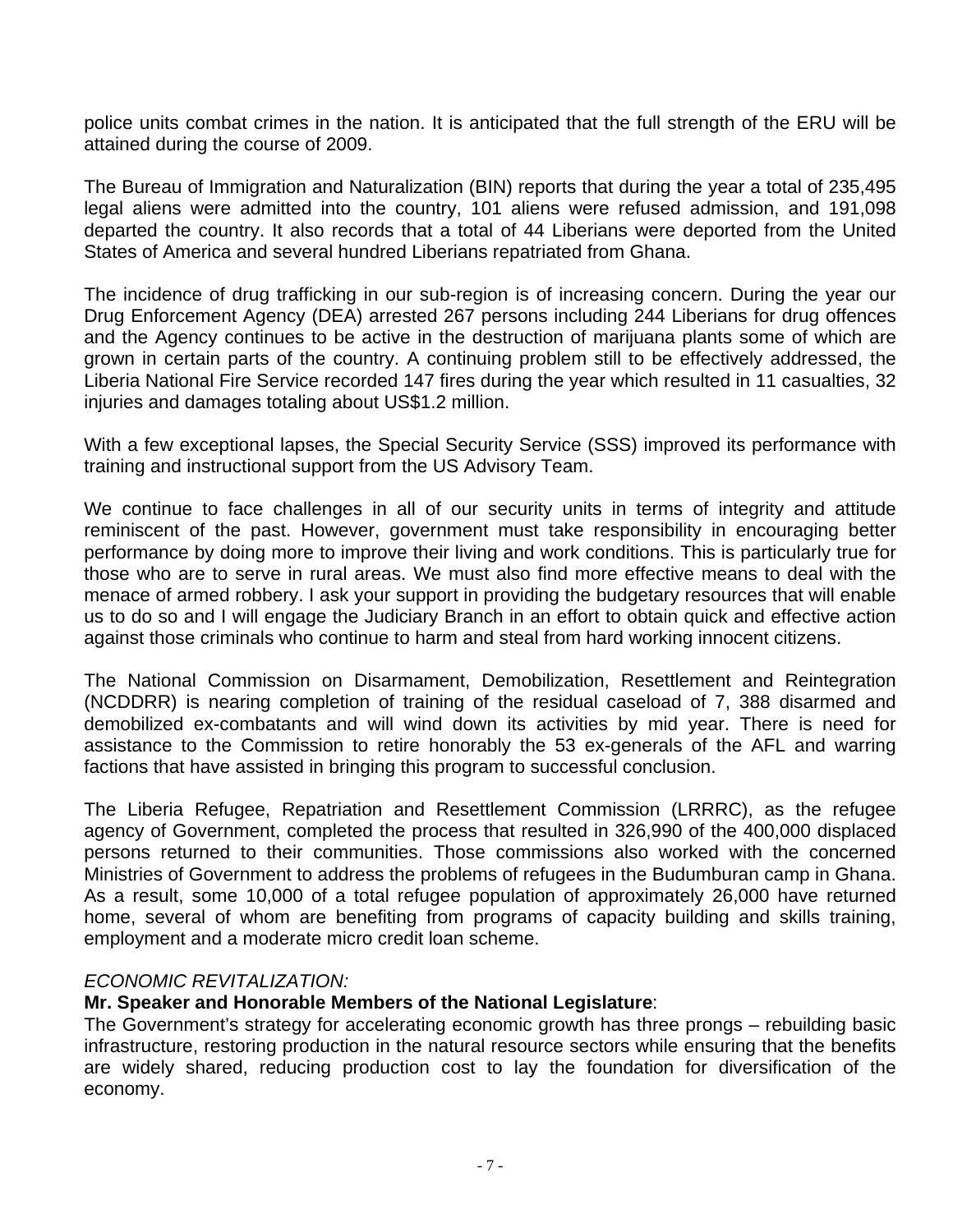During the past three years we took major strides towards rebuilding and reintegrating our economy into the world economy. But to fully appreciate the extent of progress, it is better to put things in perspective and remind ourselves where things were at the end of 2005. Owing to poor governance, the UN ban on exports of diamonds and timber products was still in place. Exports valued US\$131 million. The government budget was a paltry US\$80 million. Civil servants salaries were as low as US\$15 per month. Our roads, not built or maintained for many years, had countless pot-holes, some virtually impassable, resulting into extremely high repair and maintenance costs on vehicles. Large foreign and domestic arrears were accumulating while large revenue leakages persisted. The Central Bank's international reserves stood at just a little over US\$5 million. Reflecting the underlying concerns about the management of the economy, net outflows of remittances were US\$133 million, foreign direct investments was virtually non-existent, and Liberia's massive external debt had accumulated to over US\$4 billion, equivalent to US\$1,500 for each Liberian citizen. Things could not have been more dire.

Three years on, things have changed. Economic growth increased from 5.3 percent in 2005, to 9.5 percent in 2007 with an expected decline to 7.1 percent in 2008 on account of lags in investment starts. The ban on diamond and timber exports has been removed, the Kimberly Certification Process has been adopted, new forestry law and regulations established, and timber exports are expected to restart in the next few weeks. The level of exports rose to US\$260 million in 2008. The government's budget has increased to nearly US\$300 million. The lowest monthly civil servants salaries is now US\$70 and civil servants salaries are paid sometimes two weeks before the end of the month. The government's external and domestic debts are being addressed, and the Central Bank of Liberia (CBL) international reserves now stands at approximately US\$50 million. Additionally, the capital and liquidity positions of banks operating in Liberia have significantly improved, and the exchange rate has been broadly stable, thereby containing inflation.

Reflecting confidence in the management of the economy in 2008, net inflows of remittances were US\$42 million and new foreign direct investments were estimated at US\$200 million.

Mr. Speaker, Honorable Legislators, immediately upon our ascendancy, we took swift and decisive action to launch an initial 150-Day Action Plan to address the immediate development challenges, and during the period under review, we completed our first comprehensive PRS after unprecedented national consultations across the fifteen political subdivisions.

From the outset, the administration embraced the international community in an open partnership in Liberia's reconstruction and development and in the improvement of economic management under the Governance and Economic Management Assistance Program (GEMAP). With strong leadership and commitment by the government, rapid progress was made under the International Monetary Fund (IMF) Staff Monitored Program (SMP) in improving the revenue base, strengthening cash management and commitment controls, strengthening the management of the Central Bank's finances and the fragile banking system, and putting in place a strategy to address corruption and Liberia's large external and domestic debts.

Our commitment to sound economic management have been well-received by the international community. In April last year the IMF Board approved a three-year program supported by a Poverty Reduction and Growth Facility (PRGF) to help maintain macroeconomic stability and achieve the growth objectives under the PRS.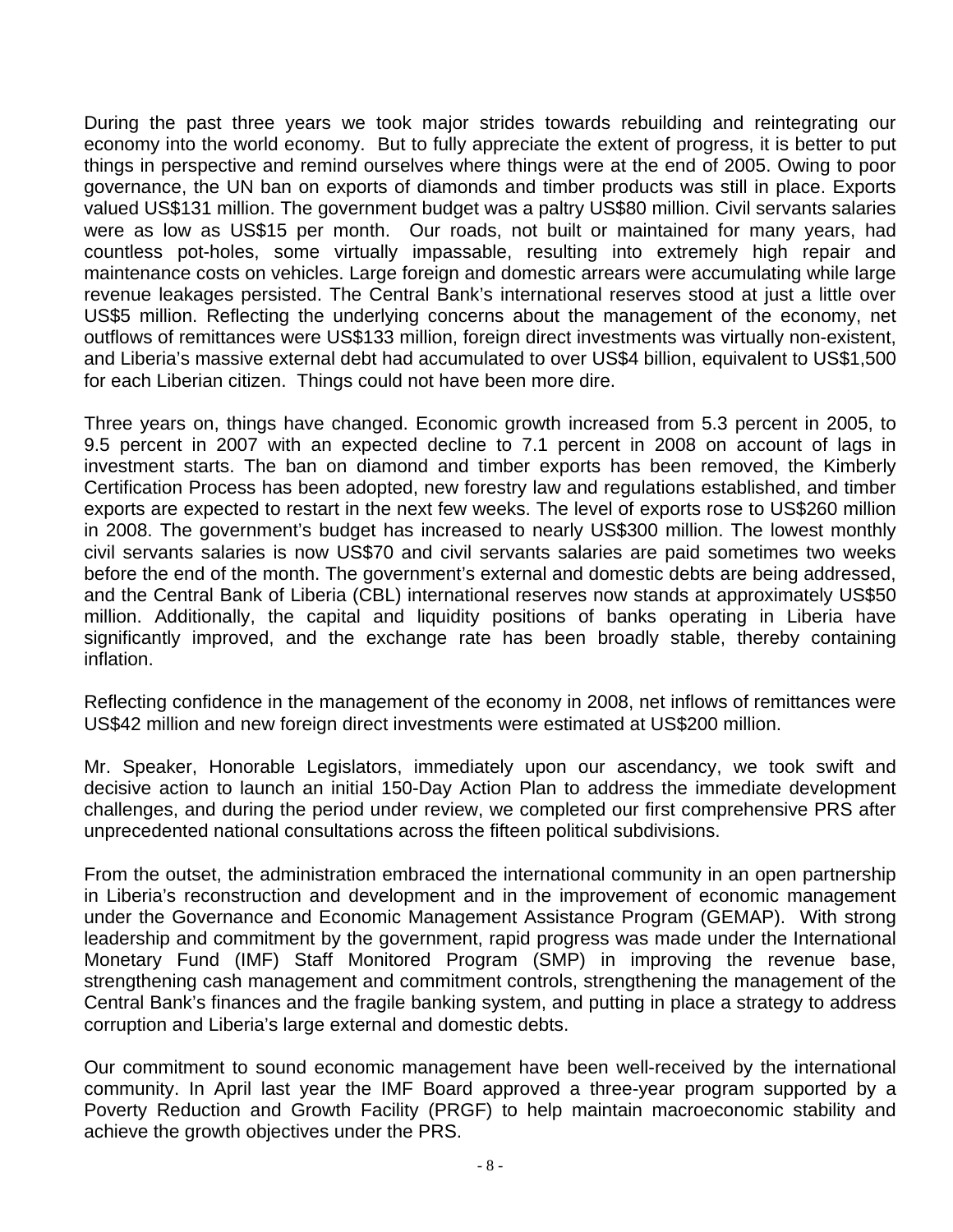In December 2008, the Executive Branch of the IMF completed the first review of Liberia's economic performance under the three year PRGF arrangement. Following the Board's discussion, the Acting Chair summarized their discussion thus, ""*The Liberian authorities have implemented prudent fiscal and monetary policies and structural reforms under their IMF-assisted program to support postwar reconstruction and economic recovery. Important measures have been taken to strengthen public financial management and fight corruption.* 

*"Sound policies have contributed to strong economic growth, rising foreign direct investment, a build-up of net international reserves, and broad exchange rate stability. Economic prospects remain favorable. Nevertheless, the current global slowdown could negatively affect foreign direct investment, exports, and remittance flows. The authorities responded appropriately to the challenges posed by higher fuel and food prices in 2008. Their comprehensive food security strategy focuses on raising domestic food production and securing donor resources to finance social safety net programs. Continued donor support will be essential to ensure the success of the strategy, in view of the limited availability of public resources*." With their completion of the review, SDR 7 million or US\$10 million was made available to strengthen our Central Bank reserves.

Mr. Speaker, when we assumed office we inherited massive external debt amounting to \$4.7 billion US dollars including US\$1.6 billion in multilateral debt, US\$1.5 billion in bilateral debt and US\$1.6 billion in commercial loans and suppliers credit. This represented a burden far too large for the Liberian people to pay. As I reported last year, we began to rationalize our debt when in December 2007 long overdue amounts to the World Bank and African Development Bank were cleared through grant operations, effectively reducing our debt by US\$670 million. In March 2008, Liberia's arrears of some US\$900 million to the International Monetary Fund (IMF) were cleared through new financing arrangements with IMF members. I am thus pleased to report that for the first time in more than two decades, Liberia's membership rights have been fully restored and returned to good standing with the African Development Bank, the World Bank, and the International Monetary Fund.

Honorable Legislators, we then moved to tackle the bilateral debt. In March 2008, we reached the so-called "Decision Point" of the (HIPC) Initiative, an important milestone in the formal debt relief process. At the "Decision Point", the international community committed itself to writing-off Liberia's external debt in line with the HIPC terms. In April 2008, Liberia met with the Paris Club, the group of official bilateral creditors, for the first time in over 25 years. We successfully negotiated the most generous terms ever afforded by the Paris Club to a HIPC country at the Decision Point. The agreement provided immediate forgiveness of over US\$250 million in debt. The remainder was rescheduled in such as way that Liberia effectively will not be required to make debt service payments for the foreseeable future, and paves the way for ultimate 100 percent forgiveness of our bilateral debts. Several Paris Club creditors have agreed to provide immediate 100 percent debt forgiveness, with full cancellation agreements already signed with the United States (US\$425 million), Germany (US\$410 million) and Denmark (US\$29 million).

In 2008, we signed an agreement with the French Government involving the immediate cancellation of approximately US\$1.8 million and the rescheduling of approximately US\$152 million. This morning, the Minister of Finance and the Norwegian Ambassador signed an agreement involving cancellation of approximately US\$32.8 million of our debt obligation to Norway and the rescheduling of the balance US\$3.5 million along HIPC terms. We are in the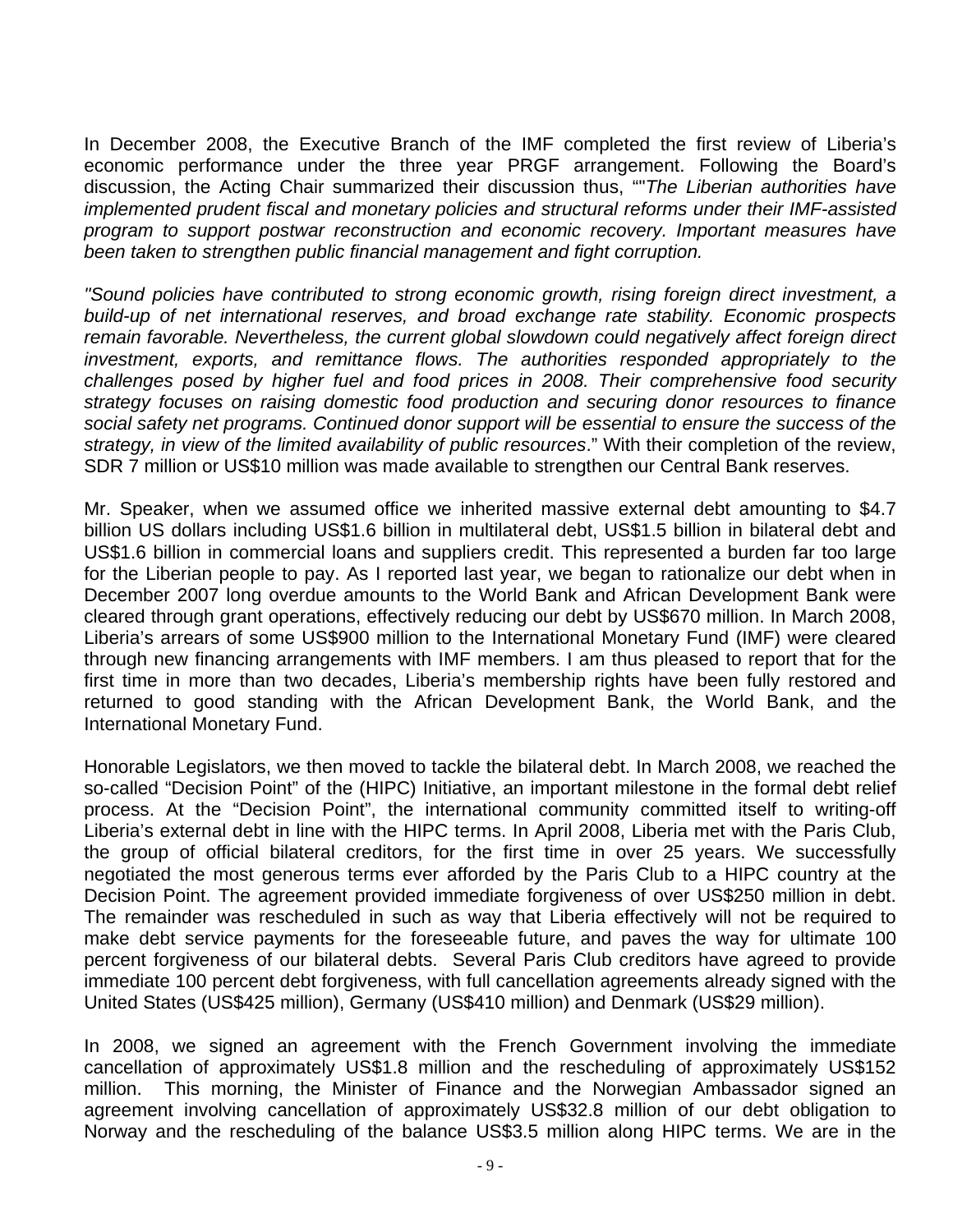process of concluding agreements with other Paris Club members for the cancellation and/or rescheduling the remainder of our bilateral debt.

With respect to commercial debt, the Government has met with its commercial creditors three times, and negotiations are proceeding favorably. We are cautiously optimistic that during the course of this year we will reach final agreement with these private sector creditors that will results in a substantial write-down in this segment of our debt.

All told, to date the Government's negotiations so far have resulted in immediate debt reductions of nearly US\$1.5 billion US dollars. The remaining debt is expected to be forgiven when we reach the final stage of the HIPC Process – the "Completion Point" – hopefully by the end of 2009 or early 2010. However, I should point out that reaching the HIPC Completion Point is dependent on when we achieve all of the Completion Point triggers. These include completion of important reforms that provide assurances of our commitment to sound economic policies that can help the poor and improved governance and that lay the platform for strong growth. More importantly, we must have enacted and implemented a Public Financial Management Law and its accompanying regulations for at least a year. We must have completed successive audits of key government ministries and agencies, begun the implementation of a revised Investment Incentive Code, enhanced our debt management capacity and ensured the smooth operation of the Liberia Anti-Corruption Commission. So Mr. Speaker and Honorable Members of the Legislature, the challenge is indeed enormous but I am confident that with your support we can reach the HIPC Completion Point no later than early 2010. This is very important for it is only at that time we can get the fiscal space to access normal sources of financing that would begin to address our development challenges more meaningfully.

Honorable Members of the Legislature, there has been significant improvement in fiscal management in the past year. As a result domestic revenues grew from US\$176.18 million in 2007 to US\$211.12 million in 2008, a growth of 19.8 percent. Adding the revenue collected in 2008 to the beginning cash balance of approximately US\$38.28 million, the total amount available to spend in 2008 was US\$249.38 million. The main drivers of revenue growth in 2008 were increased collections of customs revenues on account of the rise in imports as well as increased collections from the mining sector.

On the expenditure side, we have continued the policy of a cash-based budget while ensuring the payment of civil servant salaries on time and tackling the large stock of domestic arrears which we inherited. Expenditure for the period under review totaled US\$230 million compared with expenditure of US\$166.92 million in the previous year, a jump of over 38 percent. This significant increase in expenditure in 2008 is explained not only by the increase in the amount available to spend in the budget but also by small measures of strengthening capacity in procurement and efficiency enhancement in budget execution across government institutions. These gains notwithstanding, we must concede that we are still dogged with serious capacity constraints in government institutions as regards understanding of the new public procurement process and bureaucratic hiccups in budget execution.

**Honorable legislators**, in December 2008, we began the payment of salaries of employees of thirteen government ministries and agencies through direct deposits at commercial banks and will add eleven more ministries to the direct deposit program in February 2009. The goal is to ensure that before the end of April 2009, not less than 90 percent of civil servants are paid through direct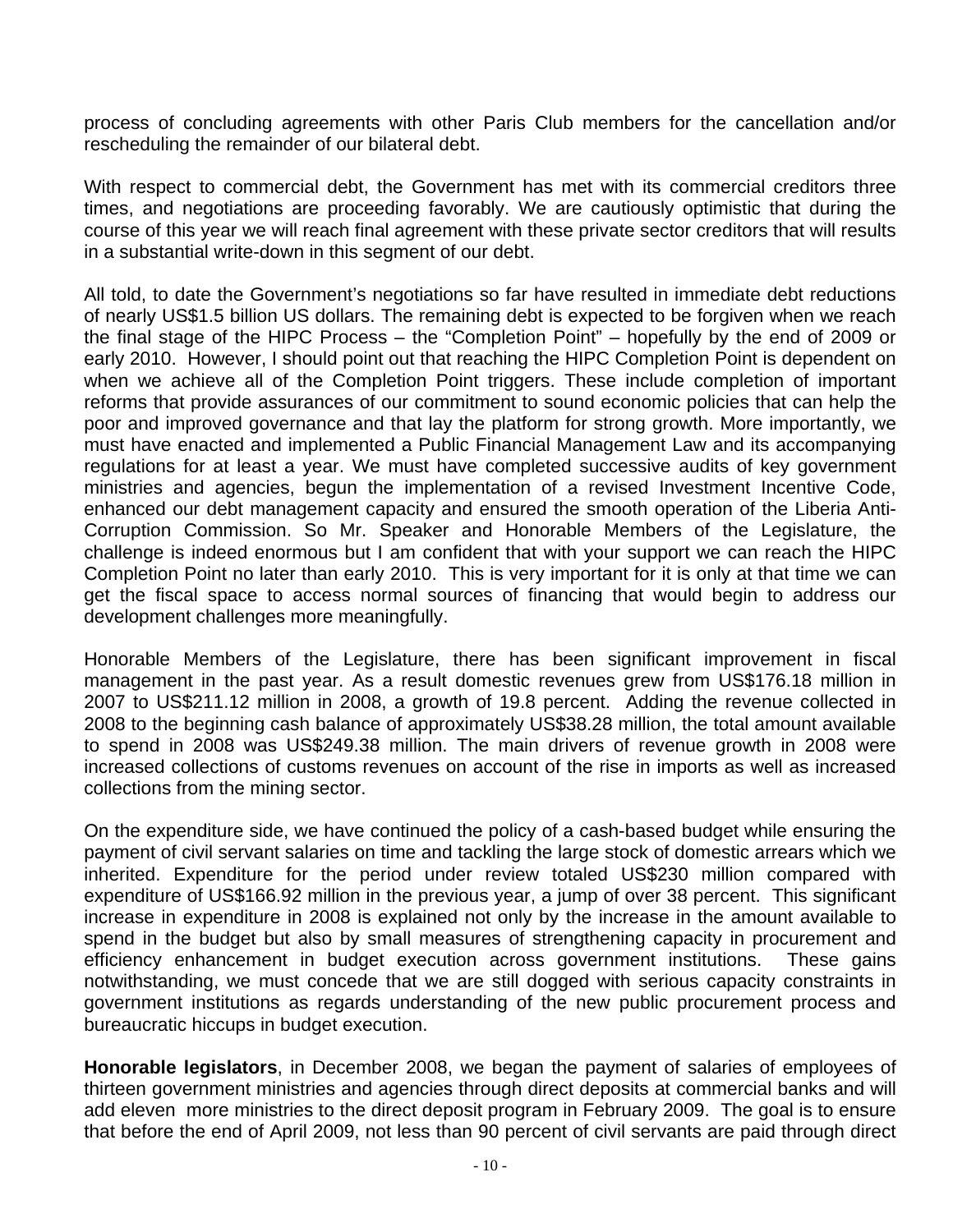deposits. Another significant step in the direct deposit program will begin in February 2009 when the Ministry of Finance will stop paying vendors through checks but rather through direct deposits to their accounts at commercial banks. These measures are intended to deal with inefficiencies and integrity of our entire payment system. On the revenue side, processes are now underway to improve the custom clearing process, the management of duty free privileges and plug leakages at revenue collectorates across the country.

**Honorable Legislators**, in 2008, maritime revenue to government totaled US\$14.6 million compared with US\$13.5 in 2007. This performance reflects an increase of 10 percent in vessel registration, including 513 new vessels, from 2,665 at 82 million gross tons to 2,926 at 86 million gross tons. Let me say a few additional words regarding our Maritime Program. We have appointed as new managers a group of capable and highly motivated individuals who have already moved the program a long way to more national partnership and control around a broader range of maritime services consistent with the path other registries have followed. They have been given the authority to explore all options for the future management of the program, being only concerned with that which avoids any possible conflict of interest and that which maximizes national interest and benefits.

There are still challenges to be met in our fiscal system. Systems development through automation is nearing completion, thereby enhancing accountability and transparency in the budget process. The restructuring and reorganizing of the Ministry of Finance now under way will result in better staffing and stronger capacity. In the longer term, decentralization of some of the operational functions of the Ministry will provide a wider policy and regulatory role for the Ministry of Finance.

Honorable Legislators, we remain ever grateful to former Finance Minister, Dr. Antoinette Sayeh, for the competence and quality of leadership she brought to our debt relief effort. With our concurrence, the IMF has recognized her capacity and performance by elevating her to the position of Director of the African Department of the IMF where she will continue to serve Liberia within the scope of her African directorship.

Under guidance of a strongly motivated and reorganized Ministry of Planning and Economic Affairs, Liberia qualified in December for threshold status under the program of the United States Millennium Challenge Corporation. This gave further testimony to the country's strong governance gains as recognized by the World Bank Institute which ranked Liberia as having made the best progress in fighting corruption. This was echoed by the Mo Ibrahim Index of African Governance which rated Liberia last year as the most improved country on the continent in terms of governance. Our challenge is to sustain this progress. Additionally, the Ministry of Planning has developed a three-year Strategic Plan that addresses the enhancement of its own internal capacity as a core strategy for reinvigorating the Ministry as a key agency in the economic planning and implementation of the PRS. To this end, the Ministry has established one of the first computerized learning resource centers and is formulating a set of curricula for training, in collaboration with the Civil Service Agency (CSA). In addition, the Ministry has volunteered to be the first to implement the Civil Service Reform Strategy, which was recently approved by Cabinet and launched by the CSA.

**Honorable Legislators**, the net foreign reserves position of the CBL increased by US\$14.3 million in 2008, bringing the total level of reserves to US\$49.4 million. This is significant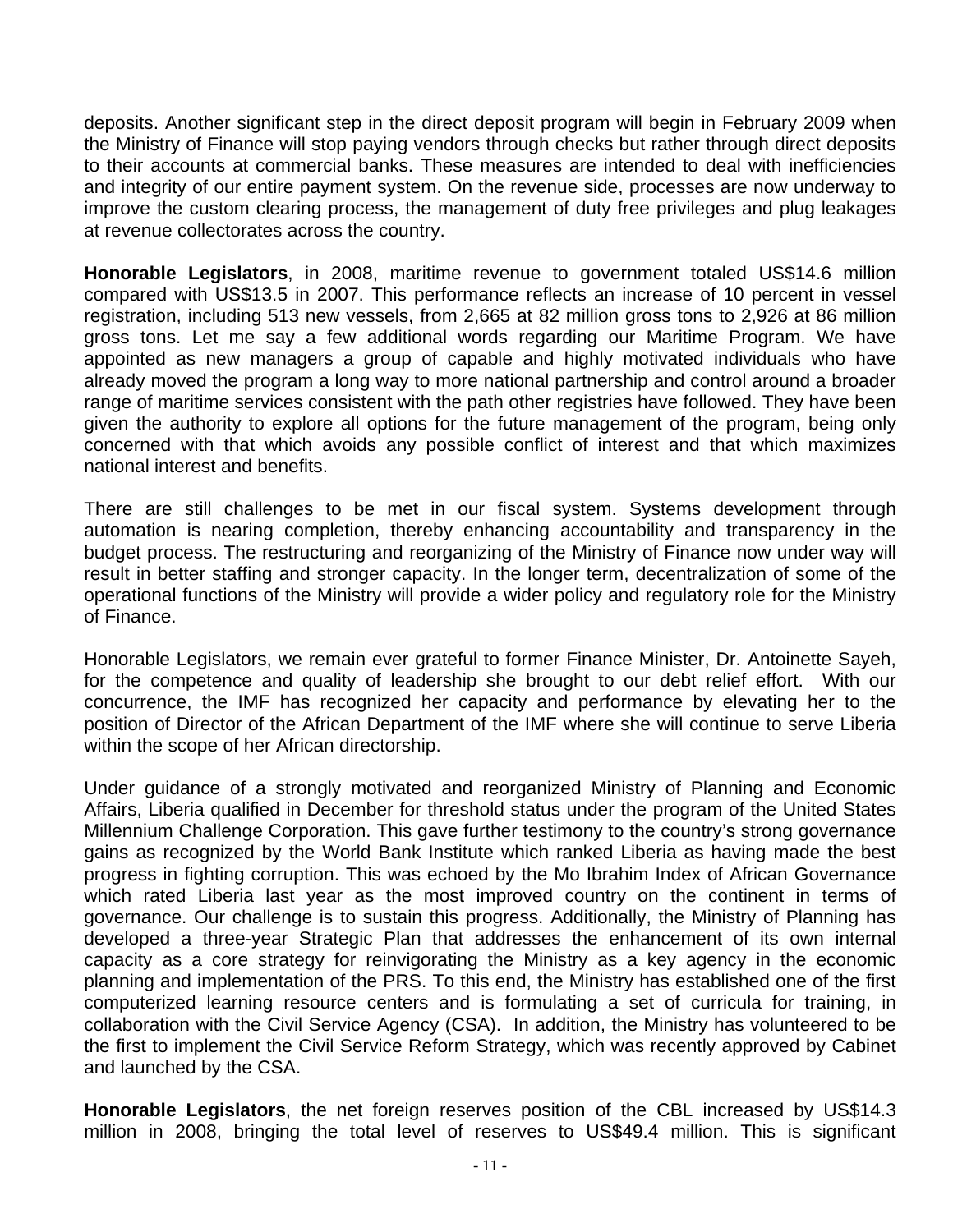considering that about three years ago, the reserves were about US\$5 million. The continued increase in the Bank's foreign reserves position enhances its ability to intervene in the foreign exchange market to support stability of the exchange rate and boost the nation's macroeconomic environment.

In 2008, the CBL increased the minimum capital requirement of all commercial banks operating in Liberia from US\$2 million to US\$6 million. It is expected to be further increased to US\$8 million at end-December, 2009 and to US\$10 million by end-December 2010. This is intended to make the Liberian banking sector internationally competitive; create the incentive for banks to properly and adequately manage their risks; and put the banking sector in a stronger position to help meet the financing needs of the economy.

The total capital of commercial banks increased from US\$21 million in 2006 to US\$40.5 million by end-December, 2008, largely on account of the injection of new capital. Additionally, the CBL has made significant progress at promoting a banking culture and access to financial services throughout the nation. Currently, there are 28 bank branches in many major population centers throughout a number of counties including Montserrado, Nimba, Margibi, Bong, Grand Cape Mount and Grand Bass. Permission has been granted for bank branches in Maryland. Also, the banking sector has benefited from a number of innovations geared towards improving the payments system. These include the introduction of Automatic Teller Machine (ATM), Short Message Service (SMS), and internet banking.

During the year, the number of operational banks increased to six (6) with the opening of United Bank for Africa Liberia (UBAL). The CBL granted provisional licenses to three international banks: Guaranty Trust which will be capitalized at US\$10 million, Access Bank Liberia Limited – The Microfinance Bank, which will have an initial capital of US\$6 million, and Oceanic Bank which will be capitalized at US\$8 million. This will bring to nine the number of banks operating in Liberia during the course of 2009.

Through prudent monetary policy management and the conduct of the CBL weekly foreign exchange auction, the readily available monetary policy instrument to the Bank, the L\$/US\$ exchange rate remained broadly stable during the course of the year. In our society where most of the people live below the poverty line, this is very important as it provides some protection to the purchasing power of the domestic currency.

Inflation declined from a peak of 26.5 percent in August to 9.4 percent at end-December, 2008, much lower than inflation rates in many countries in the region. This is an indication of a progressive downward movement in the general price level in the economy.

The high volume of non-performing loans in the sector remains a concern largely due to the poor credit culture of individuals and inability of the court system to enforce commercial contracts. A fast-track court to deal with financial and commercial contracts will help improve the climate for lending.

Notwithstanding the numerous strides made by the Central Bank, the year was not without its fair share of challenges. Thanks to the vigilance of an employee and internal controls at the Bank, a scam involving the recycling of some government checks was uncovered. This was a matter of collusion, which in most cases will defeat internal control measures put in place. This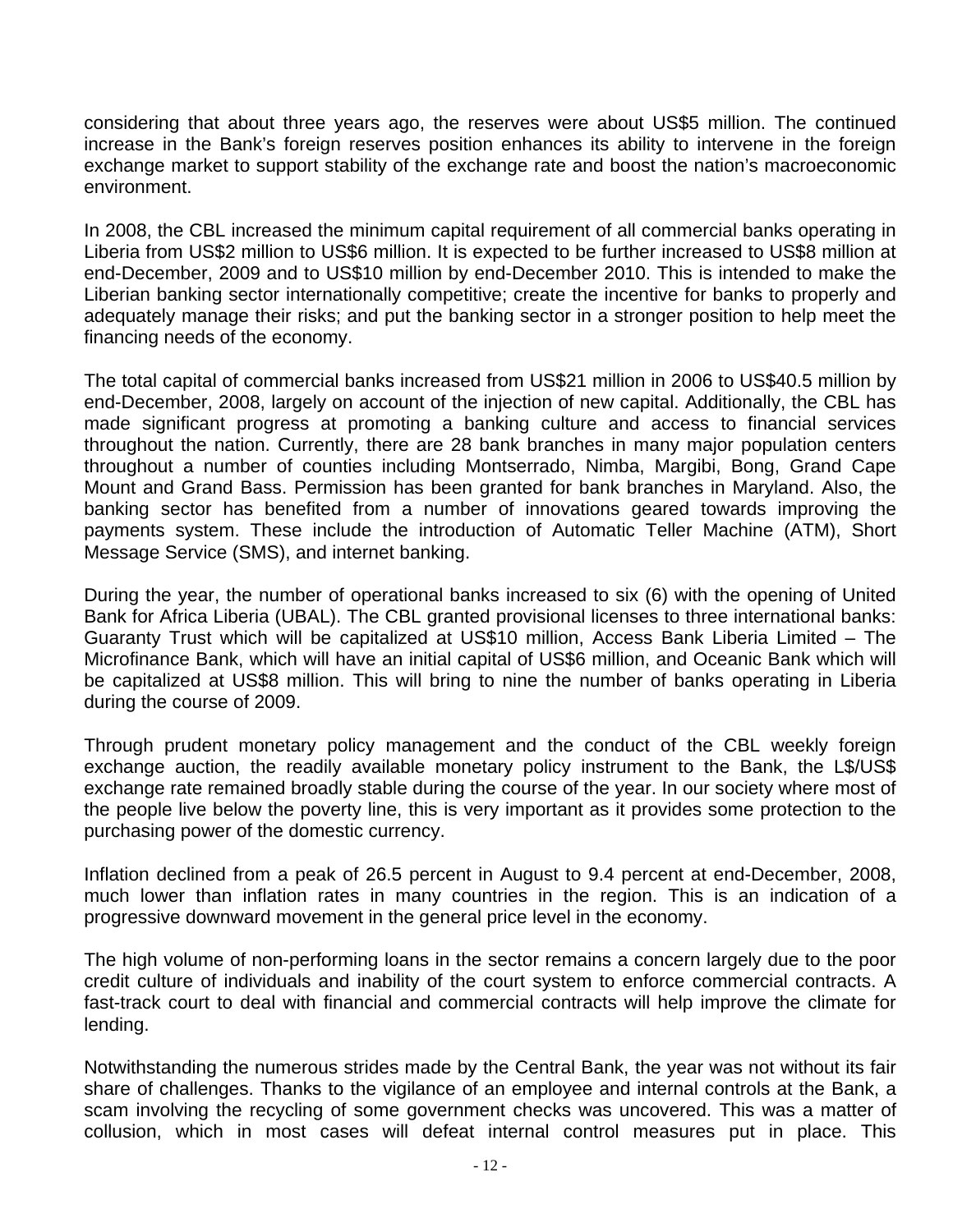unscrupulous conduct provides ample evidence that 'the lack of integrity' is a cancer that pervades all segments of our society. Although this scandal is suspected to involve a collusion of participants across multiple governmental ministries/agencies, every CBL employee suspected of involvement were immediately suspended and turned over to the appropriate authorities for further investigation and prosecution where necessary. Additionally, the CBL is restructuring its Banking Department and has hired a Certified Public Accountant (CPA) as its internal auditor.

**Mr. Speaker, Honorable Legislators**, there is no doubt that growth in agriculture is more effective in reducing poverty than effort in any other sector. In the agriculture sector, we sought to expand domestic food production with emphasis on rice so as to reduce the substantial import bill for this strategic commodity. Although this was not Government funding, it is important to note that **rice import cost our economy over US\$200 million last year**. In response we have signed and you have ratified two concession agreements for aggregate investment of US\$32.5 million for rice production in Lofa and Grand Cape Mount Counties. A continuation of support to small farmers by providing seeds, tools and processing machines will add impetus to this effort and the reactivation of agriculture research at the Central Agriculture Research Institute (CARI) has proven instrumental in this regard.

Revitalization of our traditional rubber industry is critical to the long term growth potential of our agriculture export sector. During the year we experienced a sharp fall in production due to low yields from old and damaged trees and a decline in demand on account of the global financial crisis. An aggressive ongoing replanting program by Liberian farmers and by the large existing plantations – Firestone, Liberia Agriculture Company (LAC), Morris American Rubber (MARCO) – is expected to boost production in the medium term. When negotiations are concluded with Sime Darby of Malaysia for reactivation and expansion of the Guthrie Plantation; with Salala Rubber Investment Ltd. from the United Kingdom and Internationale De Plantation D'Heveast (SIPH) of France for the Cavalla Plantation in Maryland County, and with Sithe Global of the United States, overall concession production of rubber and oil palm should experience significant expansion. Ongoing effort to attract investment for reactivation of the Decoris Oil Palm plantation in Maryland County and the Cocopa rubber plantation in Nimba County should bring similar results.

**Honorable Legislators**, the Forestry Sector represents one of Liberia's greatest assets. Our total forestry land area of 9.58 million hectares represents one of the 36 hot spots in the world with diverse plant and animal species and 240 timber species. The sector has been slow in meeting its performance and revenue targets due to the difficulties experienced in meeting the requirements of the New Forestry Law. Six timber sales contracts for Liberian timber operators have commenced in Grand Bassa, Gbarpolu and Grand Cape Mount County. Two large-sized revised Forestry Management contracts for operations in Rivercess have been signed and submitted to you for ratification while a third in Lofa and Gbarpolu is being processed for submission to you. All forest operations may suffer additional delays as we seek a solution to the conflict which exists between the Forestry Law and the Forest Community Rights Law. This may please local and external conservationists but will harm the employment and social benefits that would accrue to our communities. Thus, effort is required to strike a right balance in our goals of commercialization, conversation and community benefits.

Honorable Legislators, we are pleased to report good progress in the reactivation of our mining sector. Although affected by the current global crisis, the Yekepa Mines reactivation is on course with Arcelor Mittal which has reaffirmed its commitment to the activities detailed in its concession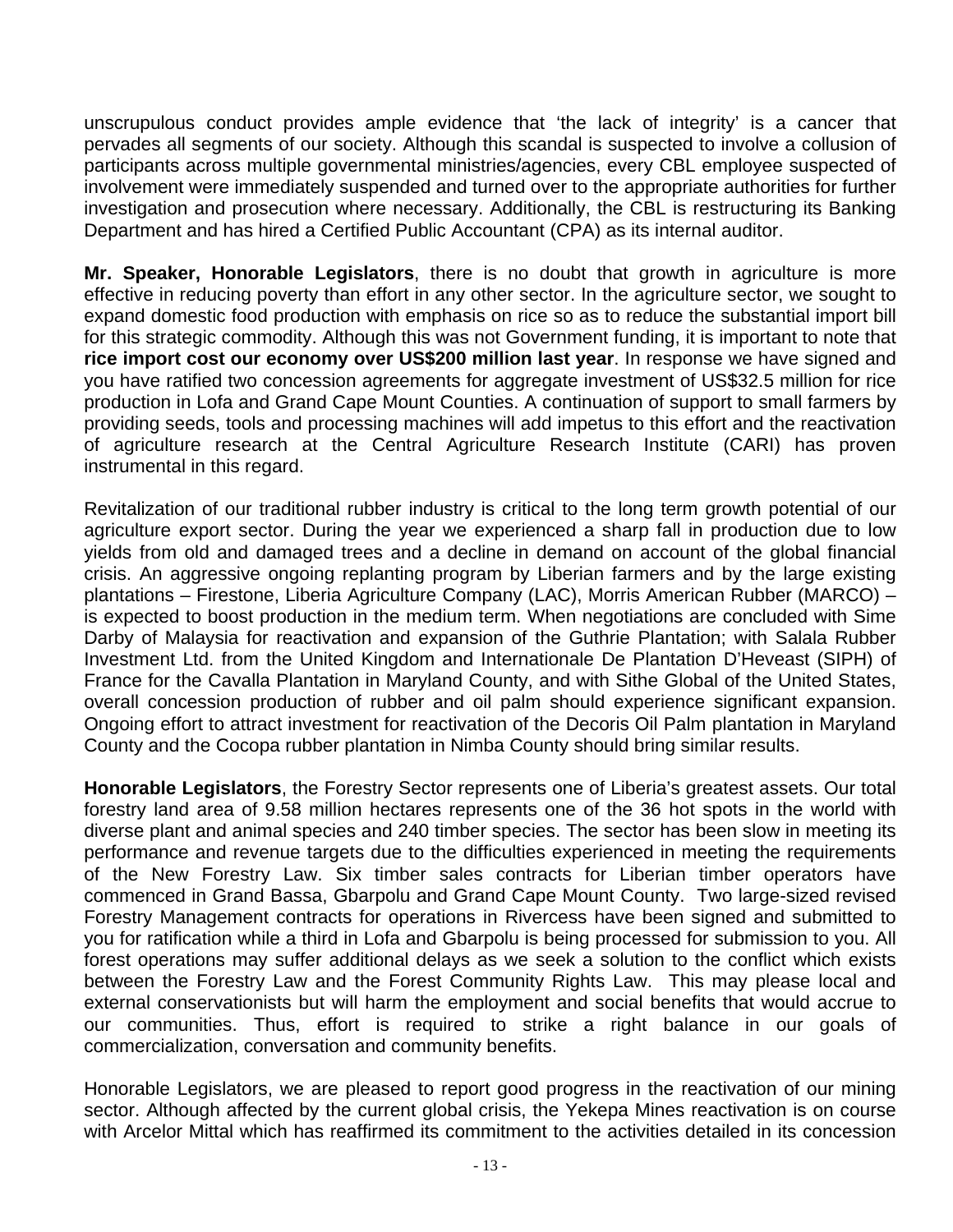agreement but with a possible slow down that would result in the first export in 2010 rather than 2009. On the other hand, we expect full speed ahead with China Union under the recently signed concession agreement for US\$2.6 billion, the largest size investment in our country's history, once you have ratified the concession agreement. Moreover, when ongoing processes and negotiations are concluded, we look forward to operations by the America Liberia Company in the gold fields of Cocoya in Bong County, Karweakan in Grand Gedeh County, Klekle in Montserrado County, and Cestos gold fields in Rivercess County. We look forward to operations by BHP Billiton in the Kitoma iron ore mines in Grand Bassa and Nimba Counties and similar operations by Mano River Resources in the Putu iron ore range in Grand Gedeh County. When one of the six companies that are involved in the rebidding process is chosen before the middle of this year, we expect the start up of operations in the Western Cluster iron ore mines of Bomi and Gbarpolu counties.

We are pleased to report significant progress in our oil exploration program. Three dimensional seismic surveys, which are more detailed have started by the five companies which obtained ratified Production Sharing Contracts. A second bid round for three blocks were concluded during the year under review. Anadarko of the United States and Hong Kong Tong-Tai Petroleum Corporation of Hong Kong were successful in this bid. Production Sharing Contracts for this next phase of exploration will be forwarded for your review and ratification when negotiations are concluded.

Several other investment are underway or under consideration in the service sector – construction, housing, and hotels. Notably among these is the Robert L. Johnson / OPIC US\$30 million to support Liberian businesses and the soon to be launched construction of two new housing estates; a 1,200 unit on the Robertsfield highway by Broad Cove/OPIC of the United States and a 10,000 unit by Haiman Century Investment of China. We are aware that there is need to rehabilitate or complete several public buildings in Monrovia and in other counties. There is also urgency in restoring the nation's seat of Government – the Executive Mansion. Effort is underway to mobilize the significant resources required to achieve these objectives.

The National Investment Commission (NIC) also reports that during last year, a total of eighteen investment contracts were signed for an aggregate value of US\$132.5 million and creation of 2,287 jobs. In the area of commerce, total trade continue to expand with exports at a value of US\$181.05 million and imports US\$856.81 million. This trend is matched by the increase in the number of businesses registered, 7,569 in 2008 compared with 6,764 in 2007. Yet we have not seen the expected growth in Liberian businesses, nor have we been able to take advantage of our eligibility for the African Growth and opportunity Act. Moreover, we continue to be concerned about the continued high prices of commodities on the market, relating not only to world market prices but to high taxes, profiteering, theft and inefficiency at the port of Monrovia. The Ministry of Commerce which has taken bold steps recently to address these issues give assurance that we can expect progress in responding to these concerns in this year.

**Honorable Members of the Legislature**, as a part of our economic reform agenda, appropriate steps are being taken to develop a comprehensive corporate governance framework with the goal of improving the efficiency and increasing the productivity of state owned enterprises and public parastatals.

We want to recognize improvements made by some Public Corporations/State-Owned Enterprises (SOEs) attributable in part to technical assistance under the GEMAP Program. Notwithstanding,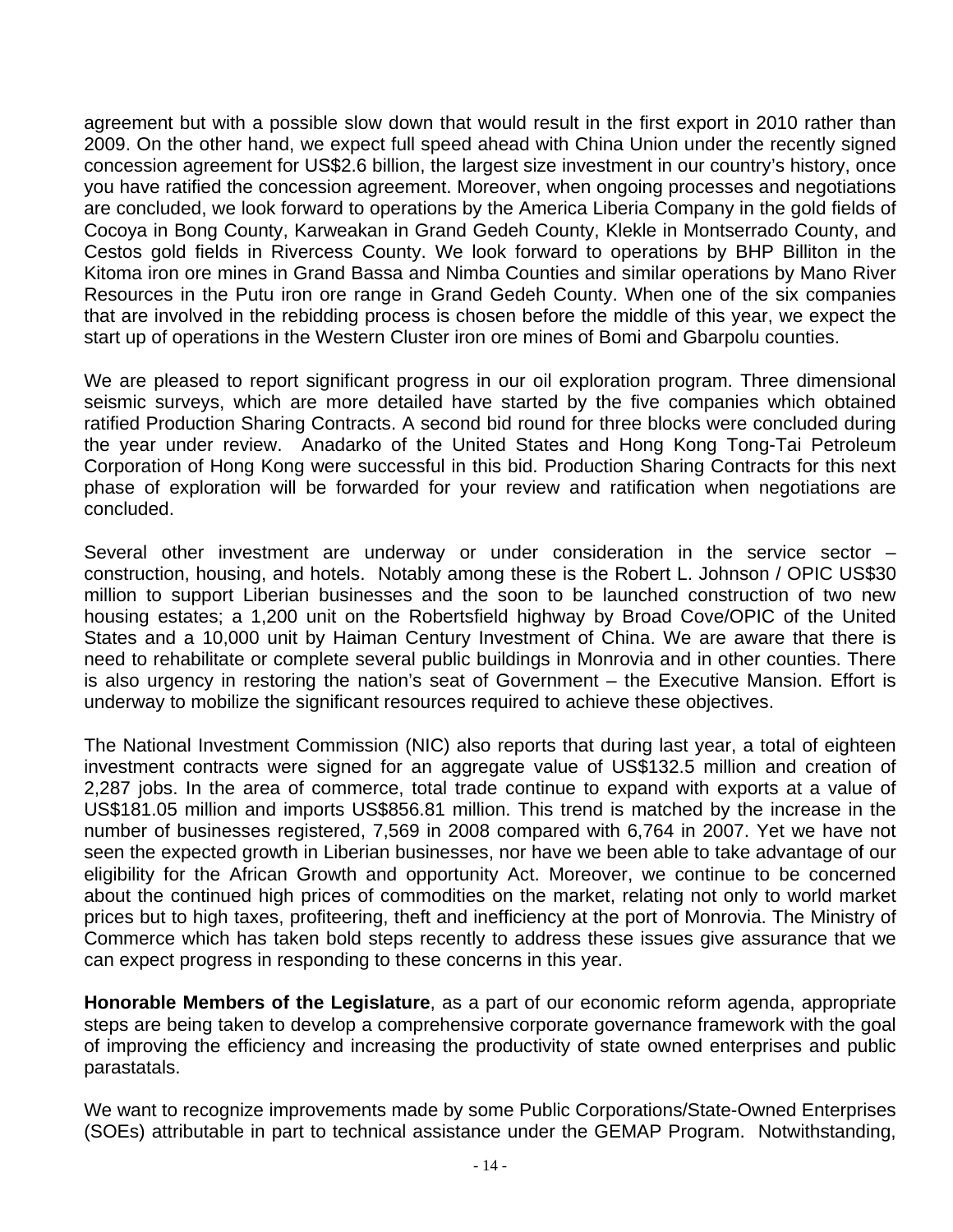current experiences show that some SOEs are not efficiently utilizing their assets to maximize their productivity; that poor financial and economic performance as well as inadequate board oversight has rendered these SOEs liabilities to government. We therefore acted with immediacy to remove all non-statutory members from the boards of public corporations for lack of proper supervision. And we instructed all boards to constitute audit committees that will work closely with internal auditors to ensure the protection of corporate assets. A reconstitution of the Boards will be undertaken within the next two weeks.

We are presently assessing the current practice in relation to good corporate governance and developing strategic actions to reverse this trend. As part of an overarching corporate governance reform strategic action, we will institute a wide range of actions in the current year which includes:

- 1. We will ensure the active existence of an entity that will exercise the public ownership rights of SOEs. It will be strengthened and adequately resourced with a clear mandate to monitor the functioning of boards, ensure adherence to a comprehensive corporate governance policy, and report to the full cabinet. This will enable the government to act as an informed, accountable and active owner of SOEs;
- 2. We will conclude empirical studies, using objective criteria to determine which SOEs to be fully divested; establish Public-Private-Partnership, Build Operate and Transfer, or adopt other forms of organizational reconfiguration;
- 3. We will develop a firm government policy on board nomination processes; ensure that boards carry out their fiduciary responsibilities subject to established guidelines within the corporate legal framework;
- 4. We will require that all senior staff of SOEs are recruited through a competitive process and work based on term contracts, reviewable periodically; and,
- 5. Given the significant and unregulated differentials in compensation of board and senior management at state owned enterprises, a compensation package will be developed to standardize all public corporations, with the objective to attract, retain, and motivate excellent people, reward performance in both the short and long-term with a decided emphasis on long-term returns, and will be fair to the public shareholders, senior management, employees, and other stakeholders.

In these undertakings, we shall proceed with caution, knowing that improper actions may result in creating more problems than we wish to solve. There will be a clear, transparent, and comprehensive strategy to achieve targeted milestones. Appropriate legislations will be forwarded for your consideration.

# *GOVERNANCE AND THE RULE OF LAW*

#### **Honorable Legislators:**

Under the third pillar of the PRS, Governance and the Rule of Law, we seek to reform the civil service, decentralize governance, strengthen the rule of law and respect for human rights, promote a strong and responsible civil society including the media, encourage broad participation in governance and reduce corruption.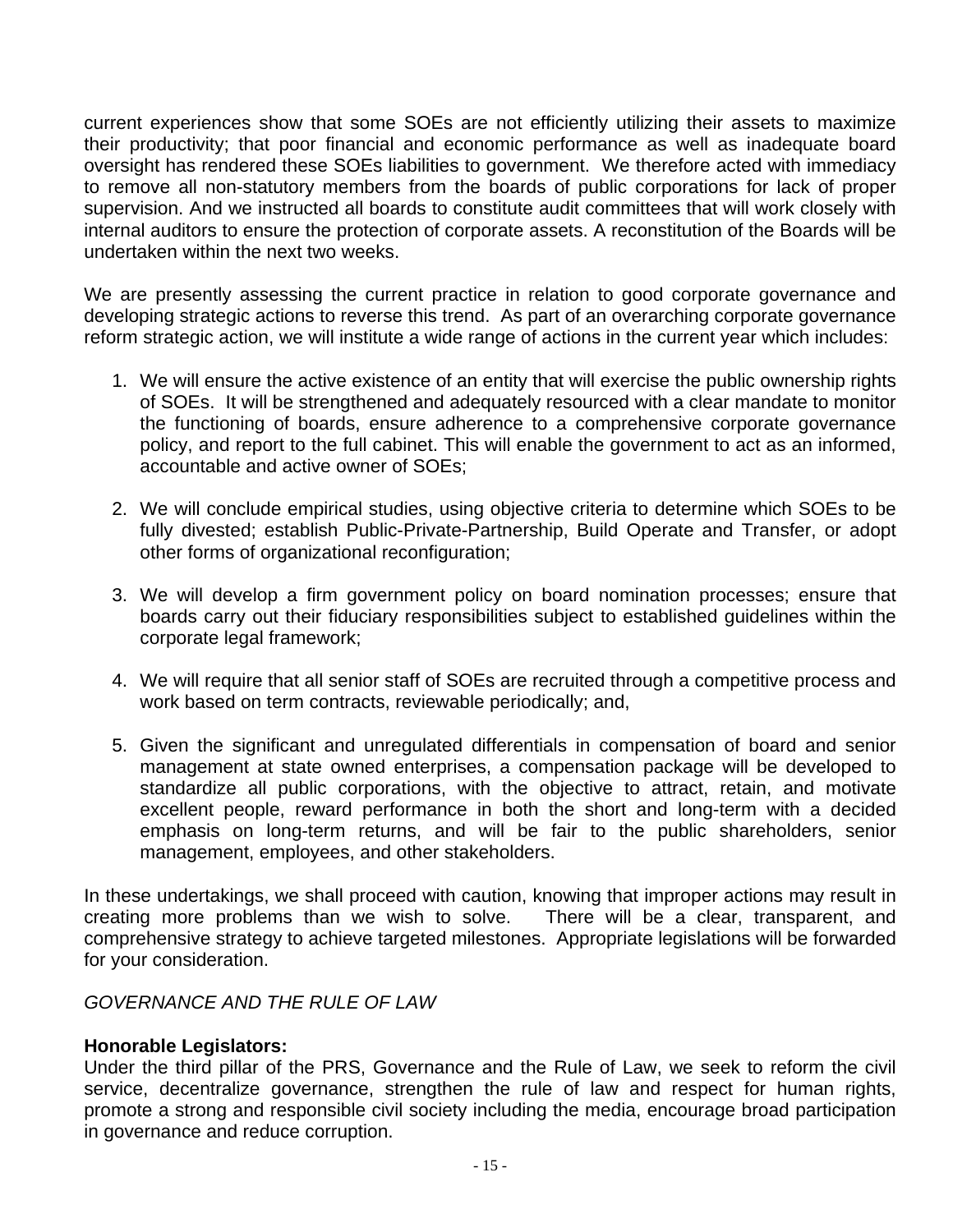We are pleased to report that consistent with our goals, we have county development agendas, linked to the Poverty Reduction Strategy, for all fifteen counties. This represents the first such local development plans which were prepared under the guidance of the Ministry of Internal Affairs with the participation of local authorities and representatives of the society at large.

Currently under review by the Cabinet are several documents completed by the Governance Commission – the National Public Sector Policy statement, a Report on the Rationalization and Restructuring of Ministries and Agencies of Government, a National Policy on Decentralization. Draft legislation where applicable including that which establishes a Law Reform Commission will be submitted to you within the next few months.

As stated earlier, during the year in review, we increased the minimum salary for civil servants to US\$70 representing a composite 400 percent increase during this administration. We still have inherited arrears totaling nearly US\$17 million representing over 18 months salaries to civil servants which will be fully retired during the course of this year while we finalize plans to address long standing and substantial Foreign Service arrears. A comprehensive Civil Service Reform Strategy is now concluded covering compensation and pension to improve service delivery and to use performance as the main criterion for recruitment, selection and promotion. Additionally, we have in place three incentive programs under which some 150 nationals at home and abroad bring added capacity and professionalism to public service. Several now serve in our local governance system in the rural areas bringing significant added value to the rural civil service outreach program that was launched during the year.

The final draft of Liberia's first National Employment Policy including proposal for the establishment of a National Bureau of Employment is in the final review process. In the interim, short term job initiatives by the Ministry of Labour have created close to 35,000 short term job opportunities in various sectors especially waste management, sanitation and public works. The final draft of a revised Labor Code is also under review and we expect to propose a new minimum wage for the private sector before the end of this year.

I should also note that the merger of the two labor centers – the Liberia Federation of Labour Unions (LFLU) and the Congress of National Trade Unions of Liberia (CONATUL) into the Liberia Labor Congress (LLC) will facilitate consultation and enable the labor union to play a more effective role in enhancing labor rights, in improving the terms and conditions of work for employees and in the settlement of disputes.

We commend, and we believe you share this sentiment, the Firestone Agricultural Workers Union (FAWUL) for the prestigious George Meany-Lane Kirkland Human Rights Award which they received last year from the American Federation of Labor Union (AFL-CIO).

#### **Mr. Speaker, Honorable Members of the Legislature:**

Under guidance of the Supreme Court and with the participation of the Ministry of Justice as appropriate, our judicial system is undergoing long needed reform. Judges, Magistrates, County Attorneys and other judicial officials now enjoy higher levels of compensation and better working conditions.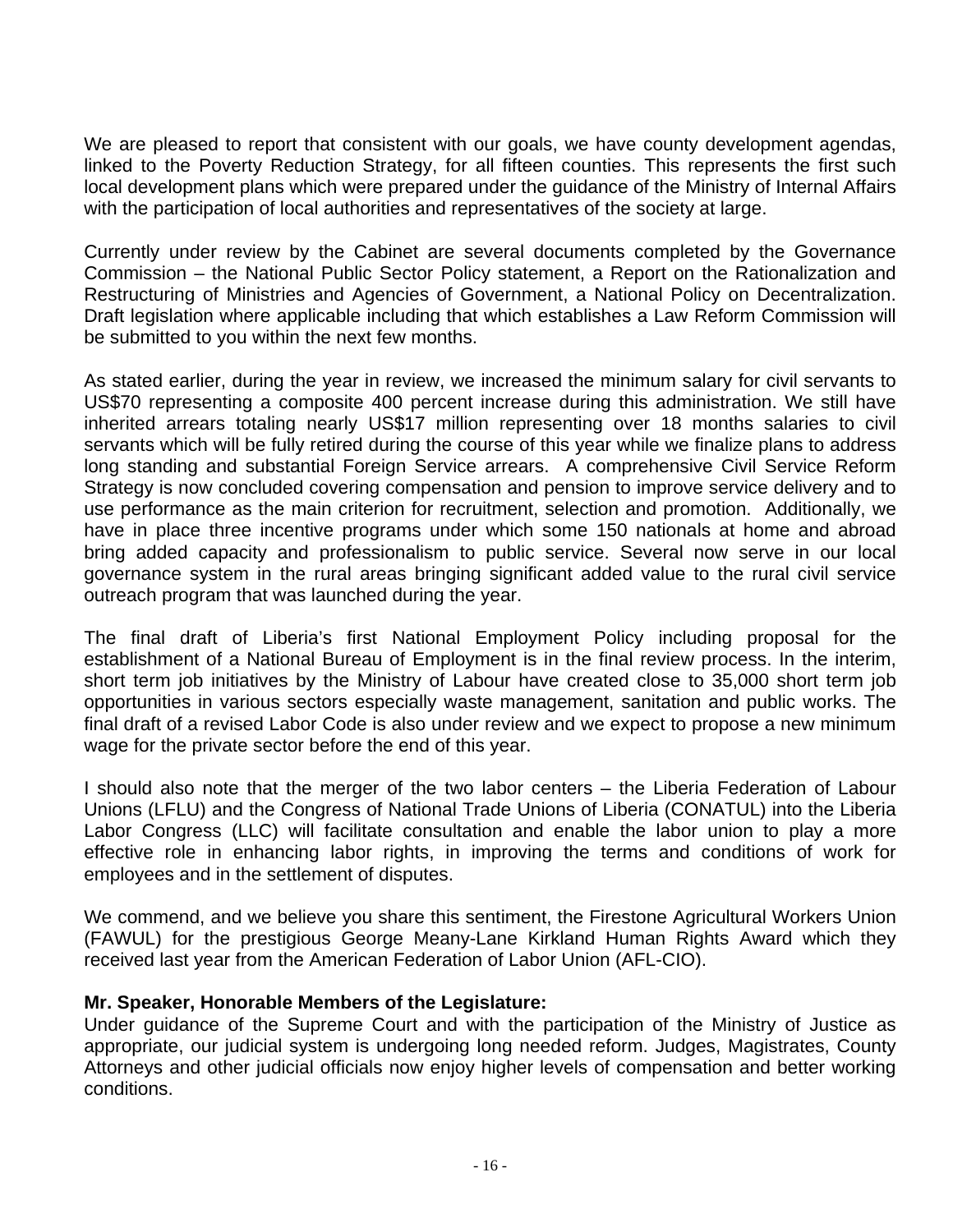Several challenges remain. The Court system seems excessively slow in its processes and dispensation of justice – ultimately judgment. For example, we continue to receive complaints that prisoners are incarcerated without trial for periods as long as and over a year. The Jury system also gives concerns as persons considered professional jurors with compensation as prime motivation move from one court to the other.

To enhance the Justice system, the Ministry of Justice collaborating with the Judicial Branch, has organized a judicial setting at the Monrovia Central Prison where Magistrates will dispose of cases thereby reducing the high level or number of unindicted prisoners. There has also been established a Criminal Court E which will commence work in February to deal exclusively with gender based violence and the unacceptable high level of rape cases stemming from the violation of young girls, sometimes babies, by cowardly and mentally deranged sex fiends.

The Ministry of Justice has also established a Special Legal Task Force to speed up the prosecution of those charged with corruption and is working through the Anti Corruption Commission to obtain order from the court to freeze the assets of persons being investigated or tried for corruption. To its credit, the Ministry has compiled most of the laws passed by this Legislature and opinions handed down by this Supreme Court with the intent to edit and publish these works during this year.

Honorable Legislators, I am aware that despite strong political will and commitment of this Government, the Executive will face a serious challenge in sustaining the gains made in combating corruption given recent public outcry and media reports on perceived corruption in the public sector. Overcoming this challenge will require the collective effort and political will not only on the part of the Executive but by all three branches of Government.

Our effort to promote gender equity and enhance the role and participation of women made significant progress during the past year. For the first time, Liberia's report on national progress in compliance with UN Resolution on the Convention to Eliminate All Forms of Discrimination Against Women was completed. A National Rural Women Program was launched and a project commenced to build safe homes and establish micro credit operations for women in five counties.

Two innovative interventions will enhance our gender initiative – a US\$22 million equivalent grant proposal by the Danish Government to support a program that would make Liberia a model country for the achievement of Millennium Development Goal #5 and a Nike Foundation/World Bank Economic Empowerment of Adolescent Girl project that seeks to train 1,500 young women for direct employment placement in our country's private sector.

Honorable Legislators, we are also pleased to note that The Liberia Education Trust (LET) and the Sirleaf Market Women Fund (SMWF) continue to expand operations in providing scholarships for girls, promoting literacy programs for market women and building schools and markets throughout the country. Resources mobilized for these projects total over US\$6 million, contributed solely by private institutions, foundations and individuals in response to my personal appeal and my participation in fund raising events. The Minister of Gender and Development and the Chair person of the African Women Development Fund, Dr. Thelma Awori have been very instrumental in our success under these two interventions.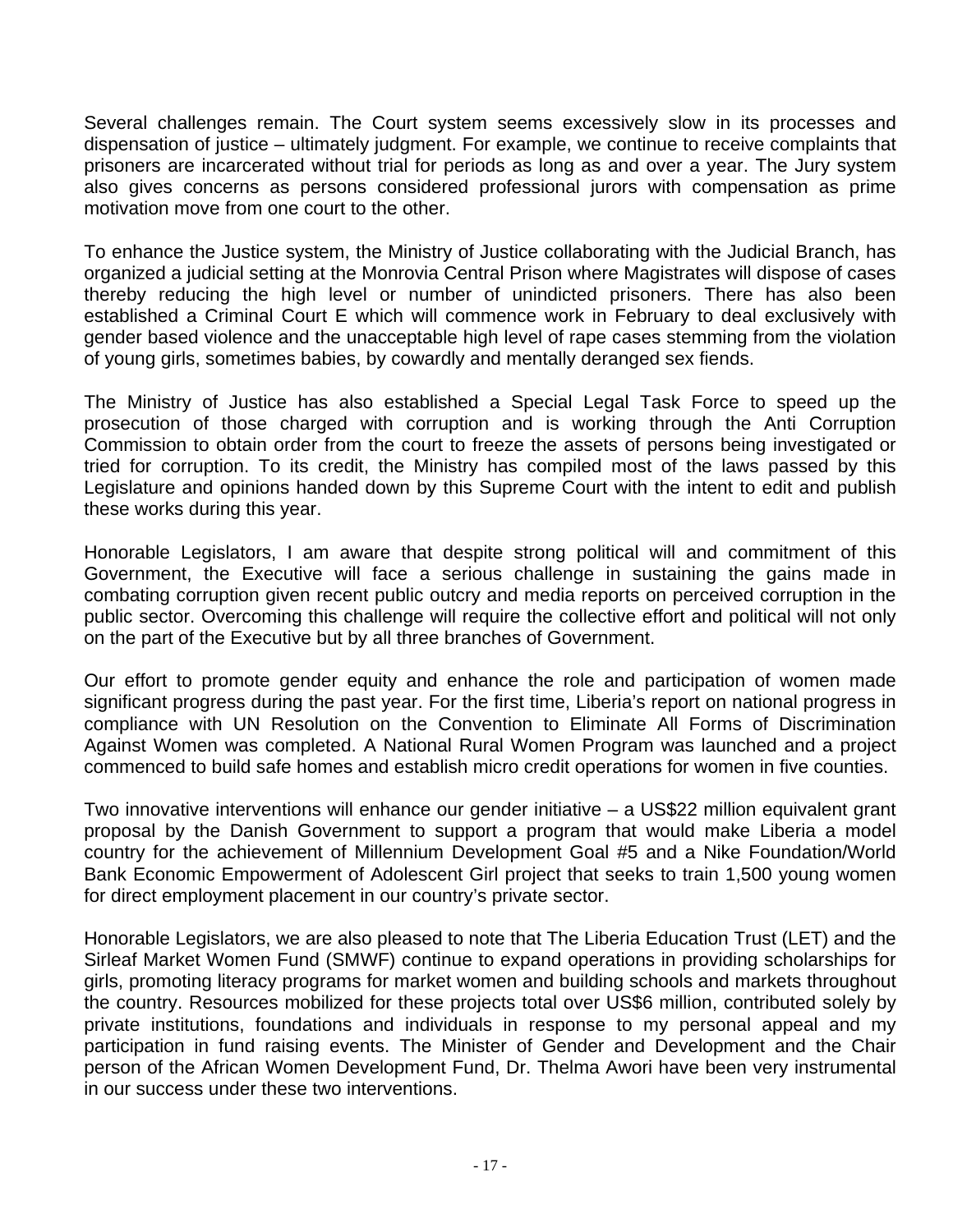**Mr. Speaker, Mr. President Pro Tempore,** we must continue to identify measures that respond to our youths who comprise over 45 percent of our population. We are pleased to note that during the year some 1,306 youths benefited from internships and apprenticeship programs primarily in Montserrado and Grand Bassa Counties. A vacation program, the National Youth Volunteer Service which was launched in 2006 completed a first phase this year with 67 youths serving for six months in rural areas in the health and education sectors.

Emphasis on the training and employment of youth remain a Government priority. I would therefore like to assure our young citizens that the Youth Policy document which was completed during the year can be launched immediately. Our delay and concern regard the generality of the provisions of that document. Realistically, only specific elements of that policy can be carried forward into law that is enforceable. I therefore appeal to the youth representatives, particularly the Federation of Liberian Youth to appoint representatives who will work with us to achieve the objectives of finalizing a direct Act whose provisions can be respected and enforced.

We are equally pleased to report that Liberia won the championship for the second Amputee African Nations Cup and the second place in the Guinea ECOWAS cycling tour for peace. We also witnessed and participated in a successful county Meet which saw Sinoe and Rivercess win the basketball and kickball competition. Bomi County successfully competed with River Gee County, to win the football competition. I am also pleased to note Liberia's participation the Beijing Olympics.

Government continues to strengthen its information dissemination and public awareness apparatus. Although the challenges are many, we have made a number of strides in this regard. We held a country-wide competition to solicit names for our Poverty Reduction Strategy, and at the end of a two-week naming search, my Cabinet and I settled on the name 'Lift Liberia,' suggested by Dr. Shadrack Bryant, a Liberian residing in Gardnesville. This was just the beginning of branding our national development agenda. The Ministry of Information, in collaboration with the Executive Mansion, has developed a comprehensive Communications Strategy for the PRS that includes a number of non-conventional tools for engagement. This is now in the implementation phase and will require a mass effort by all of us to fund the Strategy. The Ministry of Information has also collaborated with media development agencies and the Press Union of Liberia to draft and submit three acts to the Legislature establishing an independent commission to regulate broadcast media, making freedom of information a law, and establishing a public broadcasting entity. We ask your early action in passing these Acts into Law.

MICAT has also established a "war room" to gather, analyze and respond to reports in the media that require clarification or follow up; revitalized the Liberia News Agency (LINA); re-stocked artifacts at the National Museum; and established the Bai T. Moore research room as a center for learning and appreciation of Liberia's rich cultural heritage; and revamped the New Liberia Newspaper and its website, (www.newliberia.com.lr ). In continuance of MICAT's mandate to harness public information dissemination, ministries and autonomous agencies continue to strengthen relations with the independent media through weekly press briefings and regular interactions.

New 'news' is provided on a daily basis on our Executive Mansion website ([www.emansion.gov.lr](http://www.emansion.gov.lr/)), whose hits increased from 5 million in 2007 to 8 million in 2008. Because we understand the fundamental importance of information dissemination as a tool of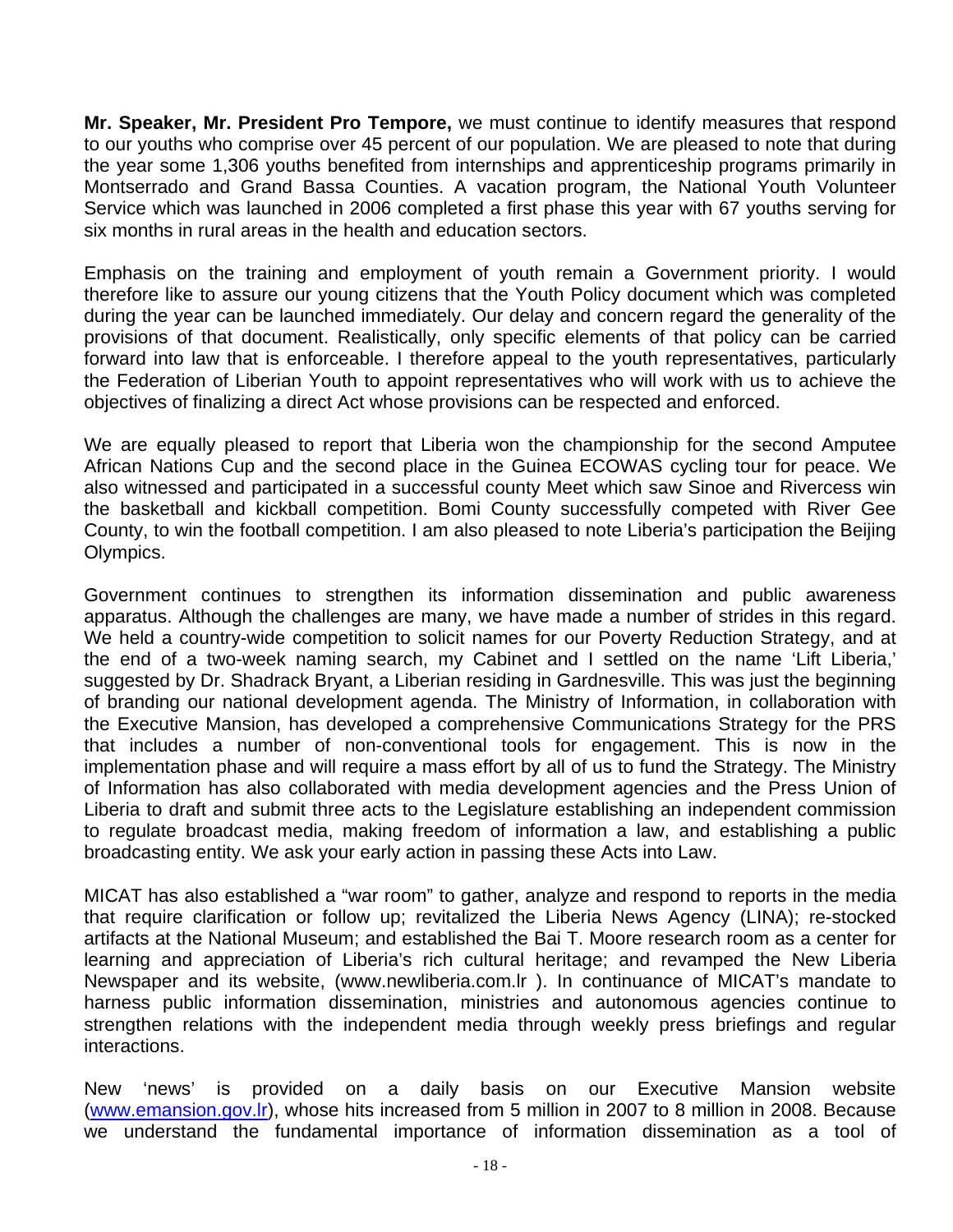empowerment, fourteen Government ministry websites are now accessible and fully stocked with customized information related to the PRS. A number of autonomous agencies are also online, and we will continue to work to bring 'Government to the people' via the World Wide Web.

# *INFRASTRUCTURE AND BASIC SERVICES*

My. Vice President, Mr. Speaker, Honorable Legislators, the key objectives of our fourth pillar, Infrastructure and Basic Services, are to rebuild the physical and social infrastructure that were totally destroyed over the past several years. Those include roads, ports, telecommunications, electricity generation, water and sanitation, schools and health care facilities. We also seek improved service delivery to an increasing number or citizens.

In clear priorities set by the majority of our citizens during the PRS consultations, the reconstruction of roads and bridges remain our focus. We are therefore always questioned by you and the public at large as to why it is taking so long to respond to this critical need. The truth is we have not waited but have worked hard to mobilize the resources for this high capital cost activity. We have also had to respect the procedures and competitive processes required by our own laws and that of our partners.

As you can now see, the process is on. Rehabilitation of Tubman Boulevard and the ELWA to RIA road are nearing completion and the contractor is expected to commence work on the next segment of the Cotton Tree to Buchanan road. Design for other primary roads is underway in preparation for the start of rehabilitation as soon as the funds are mobilized. Work on our Monrovia city streets, which have gone for many years without maintenance, will start in two weeks when the contractor is fully mobilized and in two years all of the city streets will be fully rehabilitated. Demolition of the old and construction of the new Vai Town Bridge will start within two weeks to be fully completed next year. There is no shorter cut to getting the job done well.

During the year, we concluded the rehabilitation of 380 miles of roads in 12 counties and are continuing to work on community roads in the Monrovia area as well as critical primary and secondary roads in the counties. Our learning experience on the Jallah Town road proved to be an important reality check leading us to conclude a contractual arrangement for an upgrading of that important roadway.

Roads to the Southeast of the country that will stand all weather conditions remain a challenge which we have begun to tackle and hope to have fully resolved before the end of next year. The Engineering Contingent of UNMIL continues to be helpful to us in this regard.

The conditions of our five national ports are dismal, despite the progress in improving service efficiency. The need to remove sunken vessels, to repair badly damaged piers and to undertake dredging is critical to meeting international standard with implications for freight costs which are reflected in commodity prices on the local market. Given the Government's resource constraints, we have started the process that will lead to the development and management of several of our ports through the Build, Operate, Transfer (BOT) scheme. For some, such as the Buchanan and Maryland ports it may be the case of similar arrangements with major users. Until such arrangements are fully in place, we will need to meet the challenges of control of theft, particularly at the port of Monrovia, by rigorous action in staff changes, transfer and dismissals.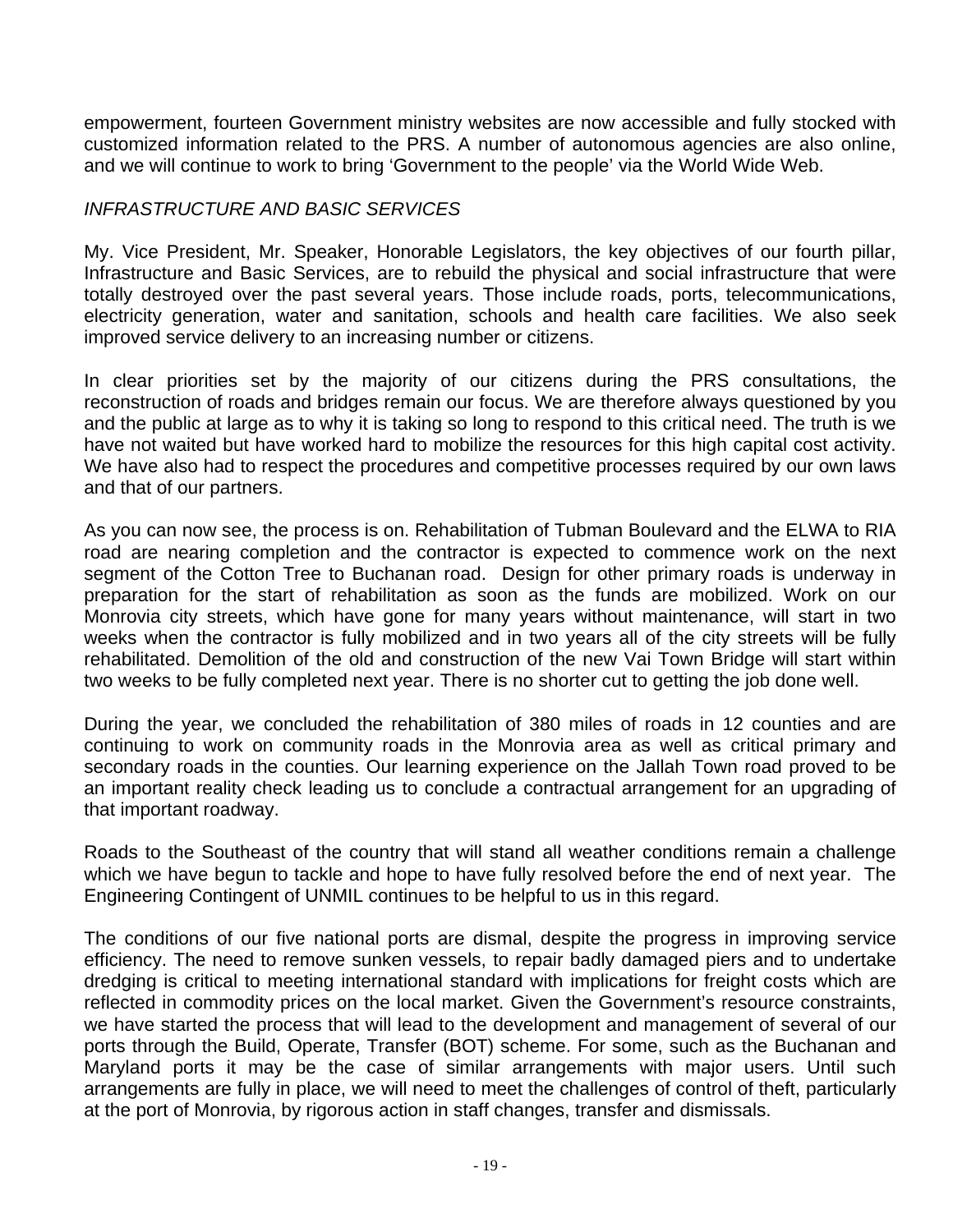**Honorable Legislators**, the Cabinet now has under review a National Energy Policy which will guide our choice of the several options that exist in the energy sector. During the past year, we increased the generation of electricity to 7.8 mega watts enabling us to service street lights and customers in Bushrod Island, Central Monrovia, Sinkor and Congo Town. We should be able to reach many more individual and institutional users when ongoing efforts to expand the transmission and distribution systems are realized. "With the support of our development partners and in collaboration with the West Africa Power Pool WAPP, we continue to make progress in our commitment to bring modern energy services to our rural citizens. The Cross-Border Power Supply Project, coordinated by the West African Power Pool (WAPP) and funded by the European Union, the Government of Cote d'Ivoire and the Government of Liberia will facilitate the supply of electricity from our neighbor Cote d'Ivoire to 18 Liberian rural border towns, cities. These 18 communities are as follows:

- Nimba County: Logatou, Duoplay, Karnplay, Sanniquellie, Ganta, Tappitta, Diala and Yekepa;
- Grand Gedeh County: Toe Town, Zleh Town and Zwedru;
- River Gee County: Fish Town;
- Maryland County: Cavalla, Harper, Whole Graway, Rock Town, Fiah Town and Pleebo

The LEC has completed mapping of these towns and bids tendering for implementation is expected in March. The Liberian Government has thus far contributed US\$201,000.00 to support the LEC full participation in this project and contributed over US\$500,000.00 to WAPP Secretariat towards this project implementation. We thank you for approval of these funds in the budget and we are hopeful of the impact completion of this project will have on these rural communities.

The pilot solar power projects funded USAID and implemented through the Liberia Electricity Assistance Program (LEAP) has already covered Bong, Grand Cape Mount, Grand Gedeh, Lofa, Nimba, Sinoe and Rivercess counties with various solar technologies at clinics, schools, community centers, small businesses and for street lights. With the recorded satisfactory success of the pilot projects, we will now move along quickly to complete the remaining pilots in other counties and launch full scale implementation around the country.

Our government's commitment to expanding access to quality education remains undaunted. National enrollment now stands at close to 1.3 million. As a result of implementation of the Free and Compulsory Primary Education Policy, Primary enrollment increased from 375,277 during Academic 2004/2005 to 1,107,271 over the period of this Administration, representing an impressive 195% increment. Similarly, secondary enrollment increased from 89,746 to 158,242 over the same period under review, representing about 76 percent.

At the tertiary level, total enrollment for the recognized seven baccalaureate degree granting institutions currently stand at 29,545 with the University of Liberia accounting for 18,615, representing about 63 percent.

In recognition of the important role of education we have provide a significantly higher level of support to the University of Liberia. The subsidy to the University in 2008/2009 of over US\$4 million approved by you represents 54 percent of the University's budget of US\$7.4 million. The subsidy enables the institution to serve the needs of 17,467 undergraduates students in six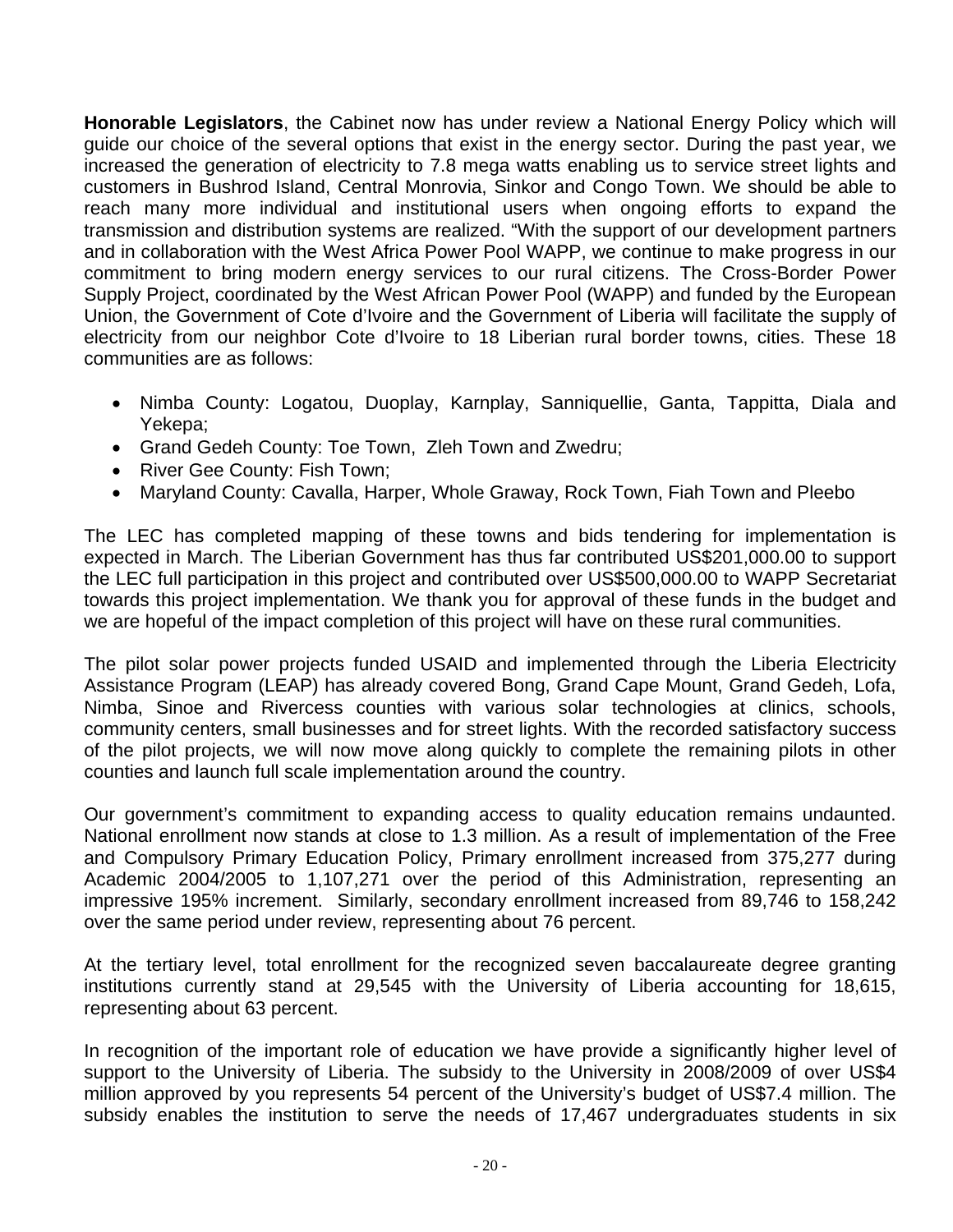colleges and 1,200 students in four graduate and tree professional schools. About 26 percent of the university total enrollment is female. A standing faculty of 318, represents a faculty student ratio of 1 to 56. Perhaps of more consequence to the quality of instruction is the restoration of facilities at the Fendall campus. Works on dormitories and teachers housing are now underway with dedication and occupancy expected by the end of 2010.

The challenges at our Nation's only institution of higher learning remain daunting. A slack admission policy has led to an excessive student population on facilities meant to serve much fewer numbers. The lack of sufficient qualified and tenured professors and instructional materials such as books and good laboratory equipment undermines our goal of quality education.

We expect some of these problems to be tackled by the new President of the University, Dr. Emmet Dennis who was selected during the course of last year and is to take office the  $1<sup>st</sup>$  of February. At the same time, we commend Dr. Al-Hassan Conteh for his significant contribution and service to the University and are pleased that he will continue to serve his country in the important post of Ambassador to the Federal Republic of Nigeria.

In terms of educational facilities, we completed throughout the country the renovation of 54 primary schools, constructed an additional 115 new ones with designing and construction of another 40 underway. The renovation and construction of 11 high schools are also underway as is the \$20 million Fendall facility for the University of Liberia. Our success in advocating support from the Government and religious institutions of Italy is now realized as the Dogliotti Medical College will be rehabilitated. Through our own budget support, renovation work has started on the WVS Tubman Technical College in Harper for an opening in September 2009 and full operations in 2010. We are pleased to commend the return of our own daughter, Dr. Elizabeth Davis-Russell who left a Deanship at a U.S. University to make sacrificial service by assuming the Presidency of the College.

We also note with satisfaction that the rehabilitated rural teacher training institutions at Kakata and Zorzor are now in full operations as we conclude arrangements for similar work at the institution in Webbo.

Honorable Legislators, the pledge made by former U.S. President George Bush when he visited Liberia in February 2008 has been met. Some 10,000 pieces of furniture and 600,000 books were distributed to schools. We are pleased that USAID has changed procedures so that the remaining 400,000 supply of text books will be produced along with Government's order of books that conform to our curriculum. Through Governments own budgetary resources, 200,000 sets of primary school textbooks and 5000 sets of teachers' guides will be available for distribution to schools throughout the country this year. Several improvements to our educational system will be enhanced by the establishment of the Liberian Education Pool Fund intended to better harmonize partnership support to the sector.

The issue of qualified teachers is a continuing challenge as we will have to retire, with benefits totaling almost US\$1.1 million, the majority of the 7056 volunteer teachers who did not meet the requisite qualification to continue to teach at the level they have been doing in our schools. At the same time, our policy of shifting priority from foreign training to development of local training institutions remains on course as we provided scholarships to 2,344 students at local institutions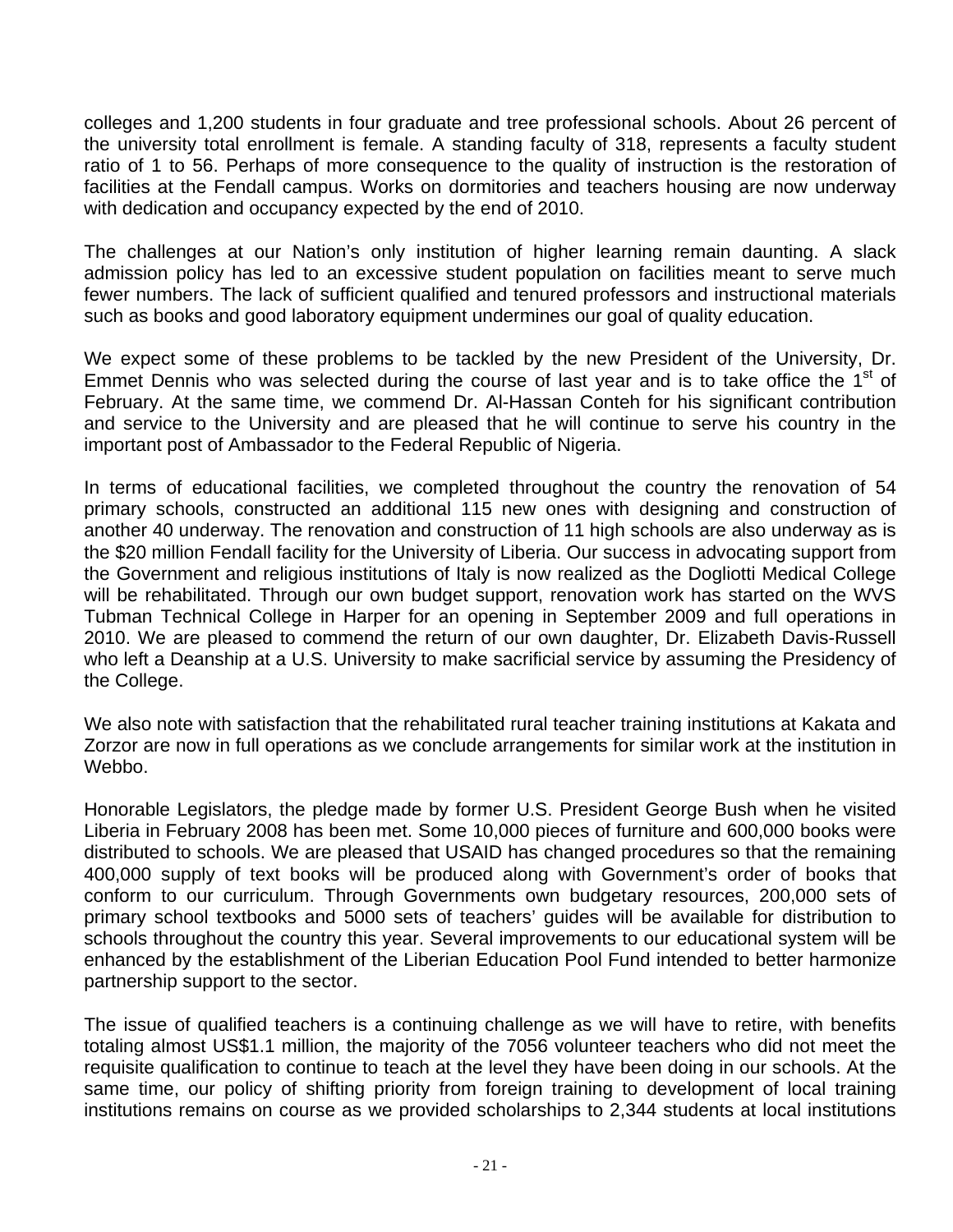at a cost of about US\$500,000. Nevertheless, through scholarships provided by bilateral partners and foreign institutions, we have over 200 students pursuing studies in ten friendly countries.

Honorable Legislators, we are pleased to report that a strong signal of partnership and security was sent to the world by the return of the U.S. Peace Corps and the opening of the American International School (AIS). We must now address the questionable judicial action that now risks the closure of AIS.

**Mr. Vice President, Mr. Speaker, Honorable Legislators**, our country's health sector continues to make progress toward fulfillment of our primary goal of increasing the basic package of health services to an increasing number of the population. In pursuit of this goal we increased to 91 percent the number of our children immunized. Liberia was thus declared polio free by the African Regional Certification Committee of the World Health Organization.

Medical service to other groups in the society expanded, with 550,000 prenatal mothers and 650,000 children immunized against measles, neonate tetanus, and other deficiency. The distribution of 871,000 treated mosquito bed nets continues our overall fight against malaria which remains a major health hazard. Progress in the containment of HIV/AIDS is notable resulting from expansion in counseling and testing treatment sites.

As reported last year, fifteen county hospitals are now functioning including the renovated and expanded Telewoyan Hospital in Voinjama, which includes residential houses for doctors. The hospital will receive additional support from the Swiss government for operational cost for the next three years. We have also started the renovation of clinics, eight completed during the past year, and the establishment of midwifery schools, two established in Zwedru and Zorzor during the year. With the participation of some of you, Honorable Legislators, we broke grounds for construction of a US\$10 million hospital in Tappita; and we expect to complete construction of the Foya Health Center and the CB Dunbar hospital in Gbarnga before the end of this year.

The positive trends of progress in the health sector are not matched by programs of assistance to the physically challenged and by an adoption program that has gone amok. We must do more to improve the living and training conditions for our disabled and I will ask for your support in this regard in the next fiscal year budget.

The gross mismanagement of the adoption program (which aims primarily at placing orphans in homes in the United States), by both Liberian and U.S. personnel in the concerned NGO is the subject of a report by a Special Committee which I appointed for this purpose. Essentially, we have discovered that many of the children in these orphanages are not in fact orphans but children taken from their living parents on the promise of support and a good life in America. Moreover, we found that young children were being sexually abused at some of these orphanages, while others including officials of government, have used the program to extort money from potential adopters. We have thus suspended the adoption program until laws, policies and proper guidelines have been established and we have asked our concerned friends and partners in the United States to be patient as we try to correct the serious malpractices which exist. We expect the National Social Welfare Policy and National Adoption Act which will be submitted to you during the course of the year, will provide guidance and prevent such abuses in the future.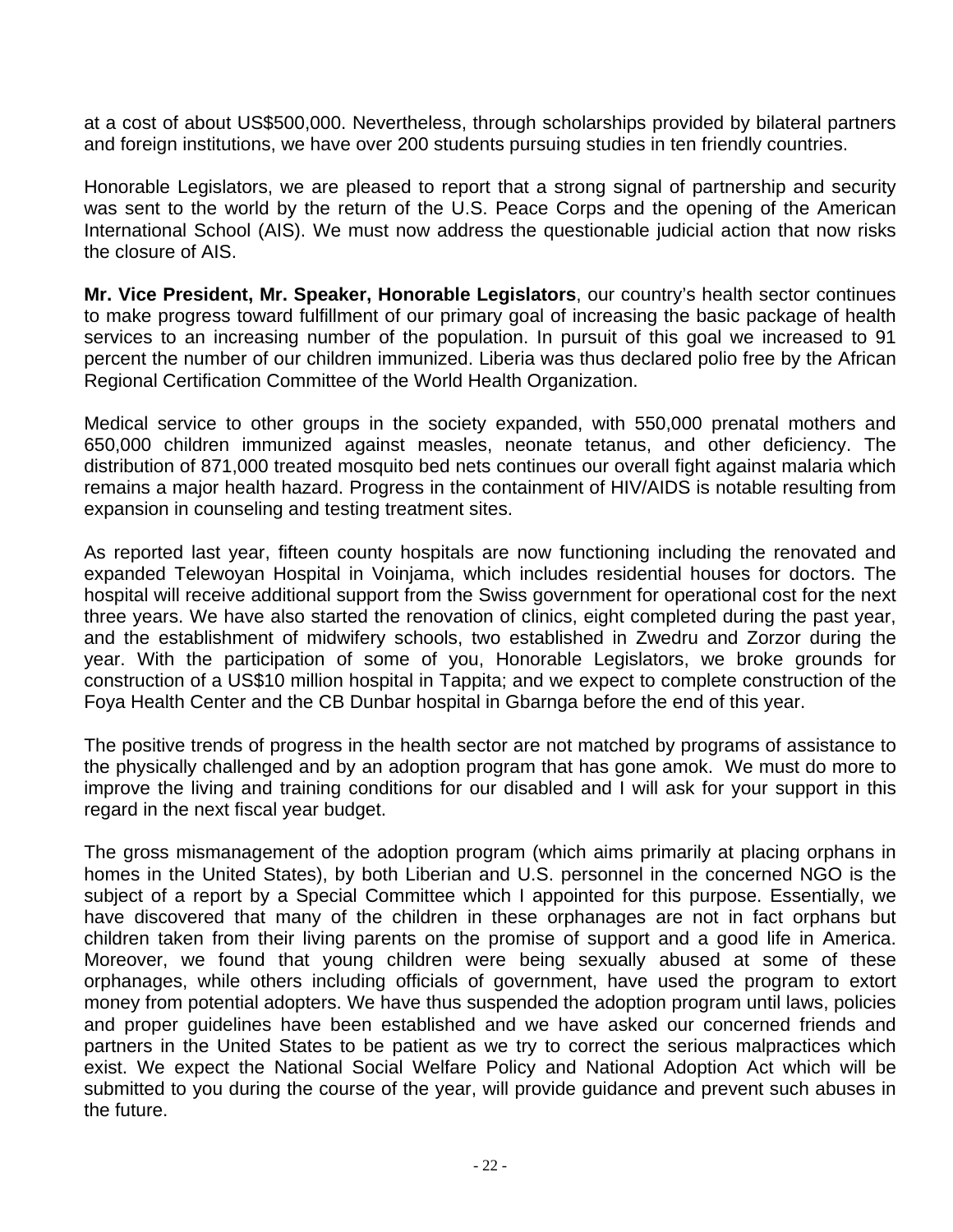Honorable Legislators, the Ministry of Health has made the most progress in the establishment of financial management systems. In recognition of this achievement, the Pool Fund established last year for the sector attracted the support and the praise of several of our development partners.

Honorable Legislators, despite the continued low capacity of the White Plains Treatment Plant, water supply to the Greater Monrovia area increased by 40 percent reaching several new communities in Clara town, New Kru town, S.K. Doe, and is expanding to thousands of new customers. The Mamba Point high enclave area should be served after commissioning of the facilities early next month. We are also pleased to note that pipe borne water has been restored to Kakata and efforts are under way to restore supply to Zwedru, Voinjama, Robertsport, Greenville and Buchanan. Other rural cities will be targeted with success in our mobilization effort.

Access to sanitation facilities remains a challenge as the Monrovia sewage system is largely inoperable since its four main lift pumps stations and pipelines, were looted and vandalized during the years of conflict. However, with extraordinary support for its Government of Turkey through our Ambassador in Washington DC, we have addressed the problem of sewage spilling on to the street. Until our sanitation facilities are restored, the public continues to rely on personal septic tanks and on government constructed public toilets.

After a long period of planning and resource mobilization, the Liberia Telecommunication Corporation is now ready for business in providing a wide range of service including the restoration of fax facilities. They will compete in certain categories with the four GSM companies that operate. We are also pleased to report that in keeping with the Telecommunications Act which you passed last year, we have made significant progress in negotiating the standardization of licenses for Lone Star and Libercell. This is a clear victory for the national interest consistent with the practice in other African countries. Many of you may recall that licenses were granted to all GSM companies for US\$50,000 per annum for variable tenures ranging from ten to fifteen years. They will now be standardized at a fee of US\$15 million each with rights over a fifteen year period. Appropriate measures are now being considered to ensure compliance by the other two GSM companies.

**Honorable Legislators**, we expect that with the completion of the National Transport Policy the Government will be better positioned to coordinate and ensure regulation of our road and air transport systems with proper attention to be paid to the development of a much needed sea transport system. In the meanwhile, we note the progress made at Robert International Airport and at James Spriggs Field Airfield under the Liberian Domestic Airport Agency. At both facilities we have witnessed an increased level of passengers and freight and a resumption of commercial flights from Sprigs to several domestic locations. We are also pleased to note that the Liberia Civil Aviation Agency (LCAA) has been successful in retuning to Liberia the Flight Information Regional (FIR) Center and in concluding, arrangement for direct flights from the United States to Liberia by Delta Airways starting in June this year. The LCAA has also been instrumental in start up of negotiations with the Lockheed-Martin Corporation of the United States for the development and management of Roberts International Airport.

**Mr. Speaker**, we commend the significant progress made in public transport in Monrovia and its environs by the new Managing Director Mr. Senwan Wiah and his team at the Monrovia Transport Authority (MTA). MTA commuted over a million residents during the reporting period and is set to expand its service when the ongoing process to purchase 40 buses is concluded. Establishment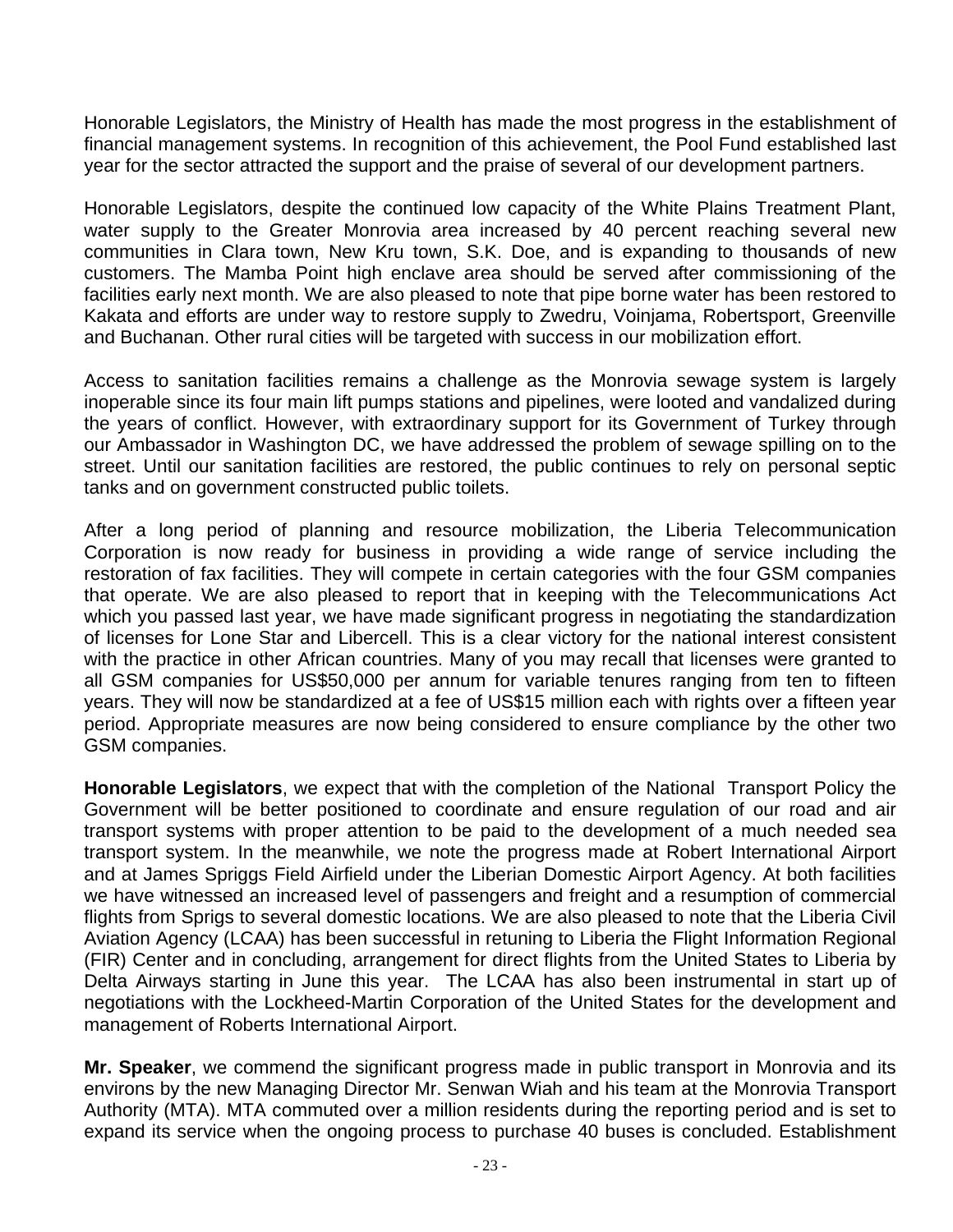of the National Transport Authority will facilitate the extension of public transport service to several other counties.

Mr. Speaker, we are pleased to report that Liberia's voting rights at the Universal Postal Union and the International Telecommunications Union (ITU) have been restored, and that these institutions are providing support to our Ministry of Post and Telecommunications in expanding services and building our ITC Training Center in Voinjama. The Ministry has also constructed or rehabilitated 23 post offices nationwide including several in Montserrado, Bomi, Grand Bassa, Margibi, Bong, Grand Gedeh, Nimba and Lofa. Inbound and outbound mail delivery has increased significantly. Supported by a grant from the U.S. Trade and Development Agency, a feasibility study is being conducted for the construction of a fiber optic network in Monrovia and its environs.

## *PARTNERSHIP*

Mr. Vice President, Mr. Speaker, our nation continues to enjoy strong partnership from all over the world. In our own region and continent, sisterly states of Nigeria, Ghana, Benin, Rwanda assist in providing logistics and training in our security sector. Morocco, Egypt and Namibia support our training initiatives. On the bilateral side, our key partner is the United States joined by China, Germany, Norway, Denmark, Sweden, France, Japan, Ireland, Switzerland, the United Kingdom and the European Union. The support from these partners is directed at all sectors and are increasingly harmonized and coordinated toward support of the development agenda set forth by the PRS. This coordinated approach will guide the allocation of some US\$300 million to support the Health and Education Pool Funds as well as to the Liberia Infrastructure Fund which was established at the June Berlin Meeting and has a current commitment of approximately US\$127 million.

Our multilateral partners, which include the World Bank, the International Monetary Fund, the Africa Development Bank and the United Nations System are equally supportive and active. The World Bank has provided support of nearly US\$100 million for economic governance, rehabilitation of infrastructure and urban waste management and agriculture development. The IMF through the Poverty Reduction and Growth Facility approved in December will provide US\$10 million worth equipment in support of the capitalization of the Central Bank while the Africa Development Bank has provided support of US\$39 to support institutional capacity building and infrastructure development, particularly road rehabilitation. The United Nations System which serves as a financial interceptor and manager for other multilateral funds provided through its several agencies and funds, an estimated additional US\$150 million. This does not include allocation for the operations of UNMIL which is correctly estimated at US\$600 million annually.

Honorable Legislators, we are pleased to report that while previously the vast majority of external support was channeled through NGOs and contractors, the year 2008 saw a significant increase in donor support to the Government's budget. We thank the Government of France for US\$1.2 million; the Government of China for US\$1 million, both sums already allocated in the 2007/2008 supplemental budget. We now expect US\$5 million from the World Bank and US\$18 million from the Africa Development Bank which will cover expected revenue shortfall and cover specific expenditure items.

We continue to enjoy the confidence and support from non official partners. The Soros Foundation and Open Society Initiative has provided support on the order of US\$20 million for our Education Pool Fund, our economic and legal advisory services, our Senior Executive and Capacity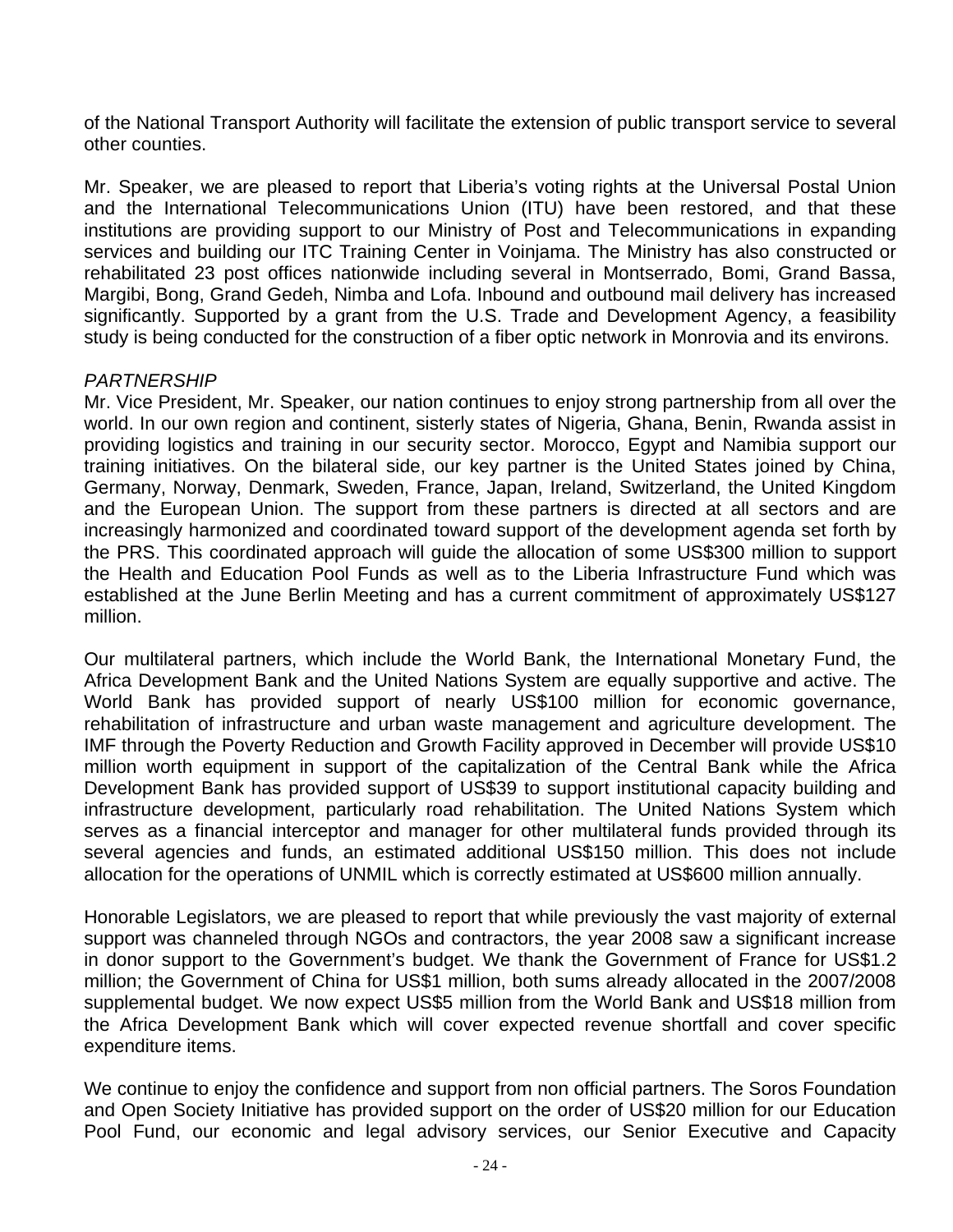Development Program. The McCall MacBain Foundation has committed over US\$10 million in eleven grants to support our urban transport program with ten buses to the Monrovia Transit Authority, construction of children playgrounds in Montserrado, Maryland, Sinoe and Grand Gedeh through the NGO Right to Play, the construction of the Midwifery School in Zwedru, and the biomass Power Plant whose concession agreement is before you. There is also the Scott Family Fellowship which provides funding of US\$1 million to support six young professionals to serve in the public service over a period of three years. The program has been expanded to nine additional fellows with support from the Soros Foundation. They add great value to our capacity development. We also continue to receive support from several foundations, institutions and individuals for programs under the Liberia Education Trust and the Sirleaf Market Women Fund.

In September last year, we organized in New York, with philanthropist George Soros a first Foundation Partnership Meeting intended to achieve more harmony and coordination of programs by our foundation partners. A Secretariat has been established in our Liberia Reconstruction and Development Committee (LRDC) to follow up and institutionalize this coordination.

## INTERNATIONAL RELATIONS

Honorable Legislators, the guiding principles of Liberia's foreign policy is the maintenance of national security for the protection of our territorial integrity and sovereignty, the promotion of peace and harmony and unity among nations in our region, continent and the world. There are currently eighteen diplomatic missions resident in Monrovia, twenty eight non resident Ambassadors accredited to the Republic, one Honorary Consul and one Consulate General. An additional six Ambassadors have received their Agrément and await presentation of their letters of credence.

Liberia maintains abroad twenty-two diplomatic missions, including the mission to Senegal opened last year, and two consular posts. We are pleased that our foreign envoys, charged with promoting the principle of economic diplomacy, now enjoy a better level of compensation which as at home, is paid on time. We are also pleased that Liberia has regained its place in pride and reputation throughout the world. We expect a further enhancement of this image when the new passports that are ready for issuance commencing June of this year, bring to an end the use of our passport by those who obtained same through fraudulent means.

We should also report that significant progress was made during last year in the legal step being taken to reclaim government properties in Paris, Nairobi and other places that were sold or pledged against personal loans by unscrupulous officials of the past who will be exposed as soon as those cases have been concluded. We must also note that we are pursuing legal action against certain of our current official serving abroad who continue to engage in corrupt practices in collusion with officials at home.

Honorable Members of the Legislature, I am pleased to report that as a result of a positive image abroad and significant development progress at home we continue to attract the visit of high level personnel to our country. During the course of the year we received several such persons. This includes US President George Bush, the first in twenty years to visit Liberia, President John Kufuor of Ghana, Former Presidents Jerry Rawlings, Nicephore Soglo, Joaquin Chissano, Ketumile Masire and Sam Nujoma of the Africa Forum; World Bank President Robert Zoellick, Former President of Finland Maarti Ahtisaari, FAO Director General Jacques Diouf, UNICEF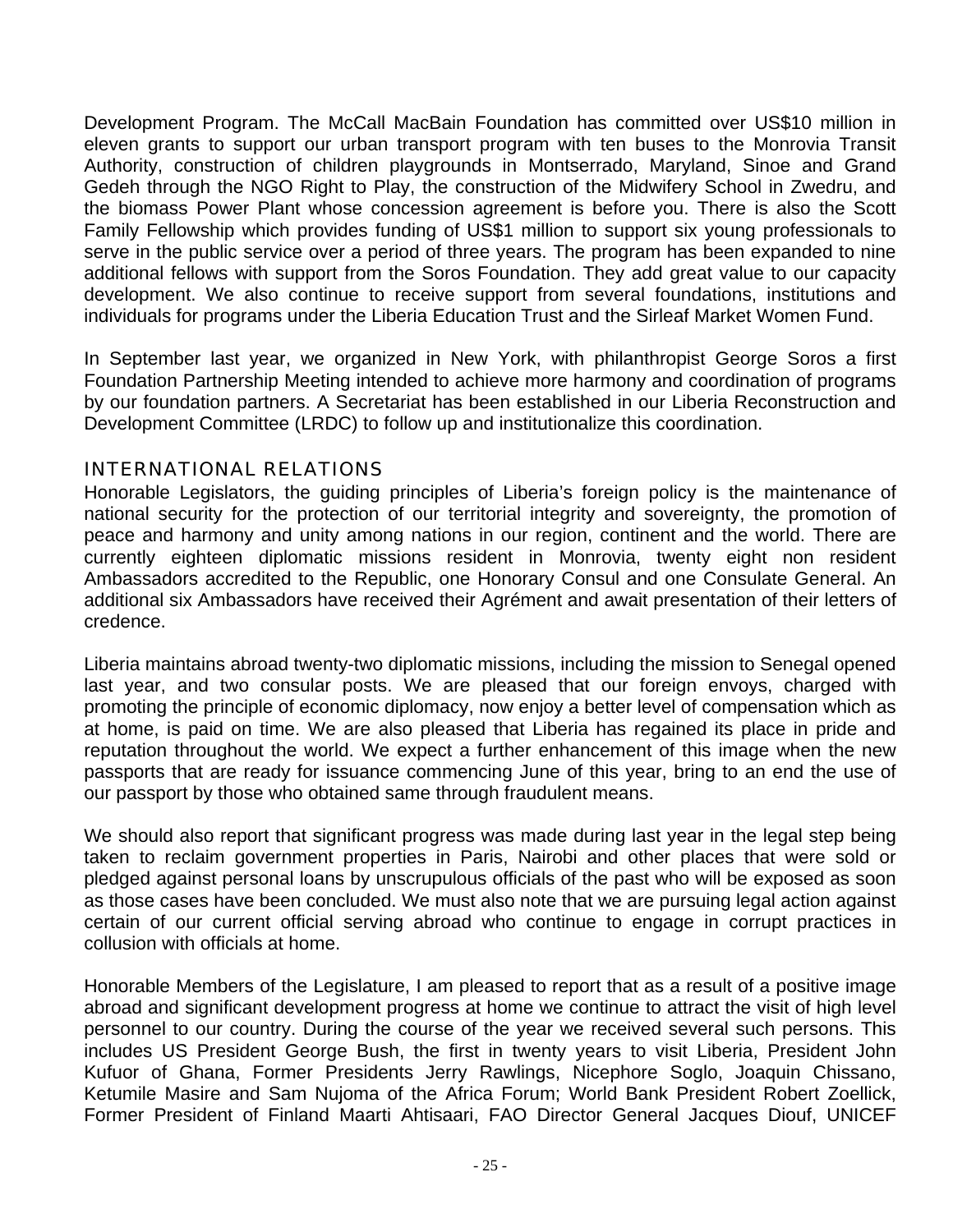Executive Director, Ann Veneman, US Congressional Delegation Head Senator Bill Nelson, Chairman of RLJ Companies, Robert Johnson; Soros Foundation Chairman George Soros, Millennium Village Founder, Professor Jeffery Sachs.

I was privileged to pay state visits to our Sisterly Republic of La Cote d'Ivoire and to the Republic of Namibia. I also had the opportunity to visit US President George Bush for the third and last time and to meet with former President Nelson Mandela and officials of the South African Government when I gave the 6th Annual Nelson Mandela Lecture in July as part of the celebration of President Mandela's 90th birthday.

Other travels abroad aimed at participation in ECOWAS and African Union Meetings in Burkina Faso, Algeria, Egypt, the United Nations General Assembly in New York, the Progressive Governance Summit in London, the Aid Effectiveness Forum in Accra, following which several Development Ministers from major partners visited Liberia, and the MDCB Conference in Copenhagen. I was also privileged to give commencement addresses at the Harvard University Kennedy School of Government and to three U.S. Universities – Brown and Indiana Universities and at Dartmouth College where I received Honorary Doctorate Degrees. I also gave the Commencement address and received an Honorary Degree from one of our own African Methodist University and was honored with prestigious award from four other international institutions including the International Crisis Group.

I am particularly pleased to report that under Liberia's Chair of the Mano River Union (MRU), we witnessed the expansion of the Union in May last year with the accession of la Cote d'Ivoire as the fourth member state. Subsequently, at a summit of Heads of State in December in Sierra Leone in which President Gbagbo was personally in attendance. A plan of action which places emphasis on the agriculture and security sectors was agreed.

The Union continues to be faced with challenges, most recently the developments in the wake of the death of President Conteh of Guinea which the MRU countries are trying to manage.

# V. OBITUARY

Honorable Legislators, during last year, several current and former Government officials, prominent and law abiding colleagues were called to the great beyond. Among those were:

- Honourable Isaac Johnson, former Senator, River Gee County;
- Honourable Isaac Charyien Nyeplu, former Minister of Justice & Attorney General;
- Counsellor Lawrence Alford Morgan, Former Senator Grand Bassa County;
- Honourable Kebbeh Ballah Zuku Freeman, former Member of the House of Representatives Montserrado County;
- Honourable James Kla Giko, former Member and First Deputy Speaker, Transitional Legislative Assembly (TLA);
- Honourable John D. Lasana, Sr. Stipendiary Magistrate of Arthington City, Montserrado County;
- Honourable Isaac Saye Mussah, former Member of the House of Representatives of the Second National Transitional Government of Liberia;
- His Excellency Mr. Francis Alphonso Dennis, Sr., former Ambassador Extraordinary and Plenipotentiary;
- Honourable J. Sabto-Wiah, former Minister Counsellor/Press Attaché;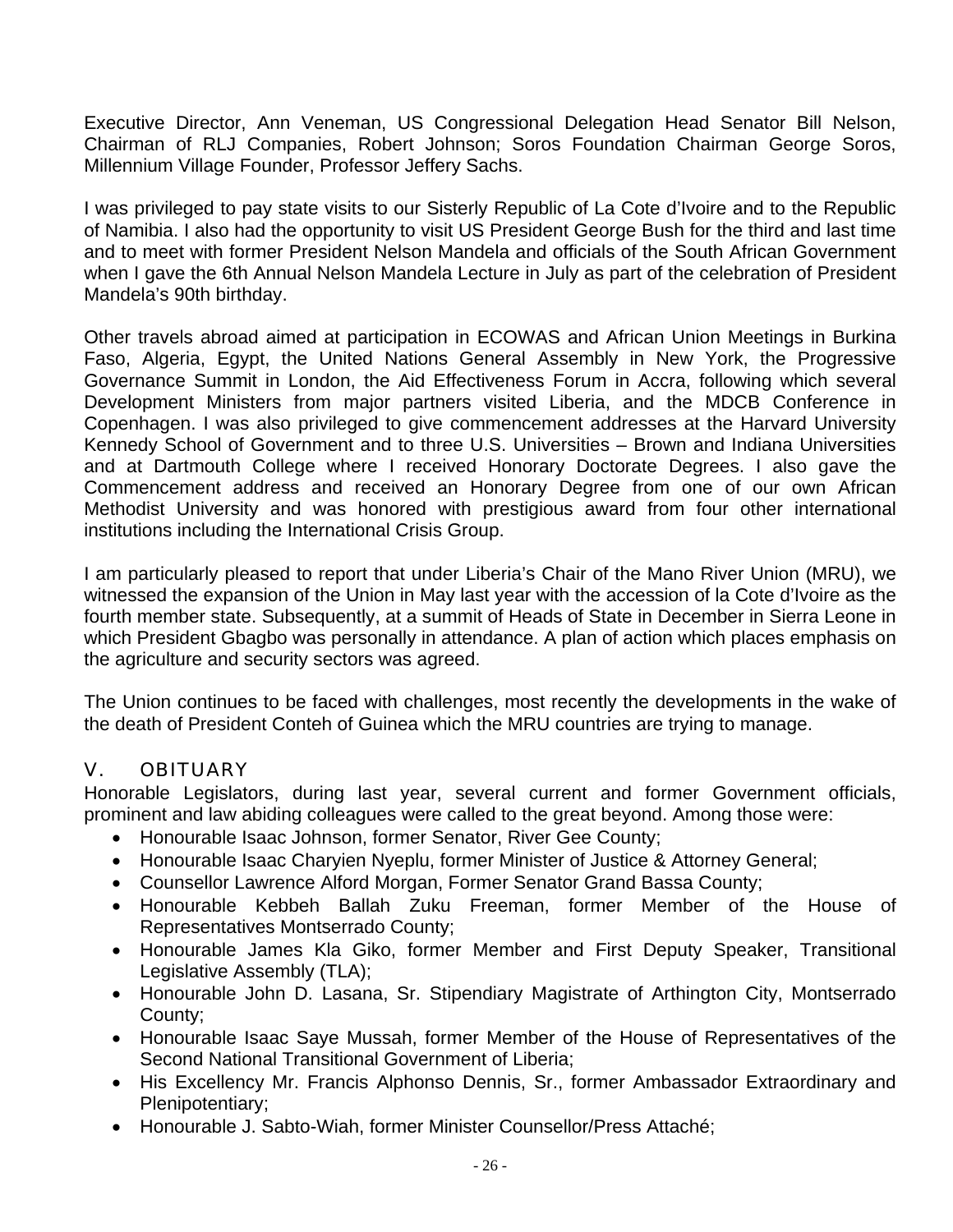- Rev. Nathaniel T. Dixon, former Press and Financial Attaché;
- Rev. Dr. Advertus Arthur Hoff, Sr., former Minister of Education;
- Honourable Nora Lovo Korvah, former Deputy Minister for Operation, Ministry of Gender & Development;
- Honourable Joseph K. Yourwatei, Sr., former Deputy Minister Operation, Ministry of Internal Affairs;
- Honourable Nathaniel Reginald Richardson, Jr., former Director, Liberian Geological Survey;
- Honourable Frederick Russell Deshield, Sr., former Deputy Minister for Administration, Ministry of Information, Culture & Tourism;
- Honourable Ambrose Mohammed Kromah, former Senior Communication Officer/Ministry of Commerce & Industry.

The list also included:

- Honourable Julu Mah Johnson, former Acting Minister of Lands, Mines & Energy,
- Honourable Sewell Telfore Prout Brewer, Sr., former Chief Engineer, Liberia Telecommunications Corporation (LTC);
- Honourable Oliver Bor-Yee Toe Swen, Sr., Attorney-At-Law, Chief Prosecutor for Government;
- Honourable Jeremiah Bishop Johnson, Sr., former Development Superintendent, Grand Bassa County;
- Honourable Charles V. Dormeyan, Sr., former Development Superintendent, Bong County,
- Mother ADA Amorette Phebean Decker Goodings, former District Supervisor of Schools, Margibi County;
- Honourable Francis Dugbe-Nmeh Pelenah, Sr., Defense Counsel of Grand Kru County;
- Professor Victor-Emmanuel Larteyvi Lawson, former Chairman, Department of English and Literature, Liberia College, University of Liberia;
- Mr. Lafayette Henry Montgomery, Sr., Proprietor of Montgomery's One Hour;
- Mrs. Louise Ether Barnard-Reeves, former Member of the House of Representatives, Grand Bassa County;
- Mrs. Matee Mardea Cephas-Cooper, Widow of the late Willie G. Cooper, Butler to former President; and
- Mrs. Farmatta Lucretia James-Snetter, Widow of former Ambassador Charles A. Snetter, Sr.

May their souls rest in perfect and everlasting peace.

**Mr. President of the Senate, Mr. Speaker, Honorable Members of the Legislature**, let me now address a few issues that have serious implication for our national development effort.

# *ARMY WORM INVASION*

I know that we all share the alarm and the deep concern over the emergence of the army or tent worms which have invaded our county with the potential to set back our progress in the production of food and export crops. Ongoing investigation show that 62 communities in Bong and some parts of Lower Lofa and Gbarpolu counties involving some 350,000 inhabitants many have already been affected. Five of the twenty-eight affected communities in Zota District of Bong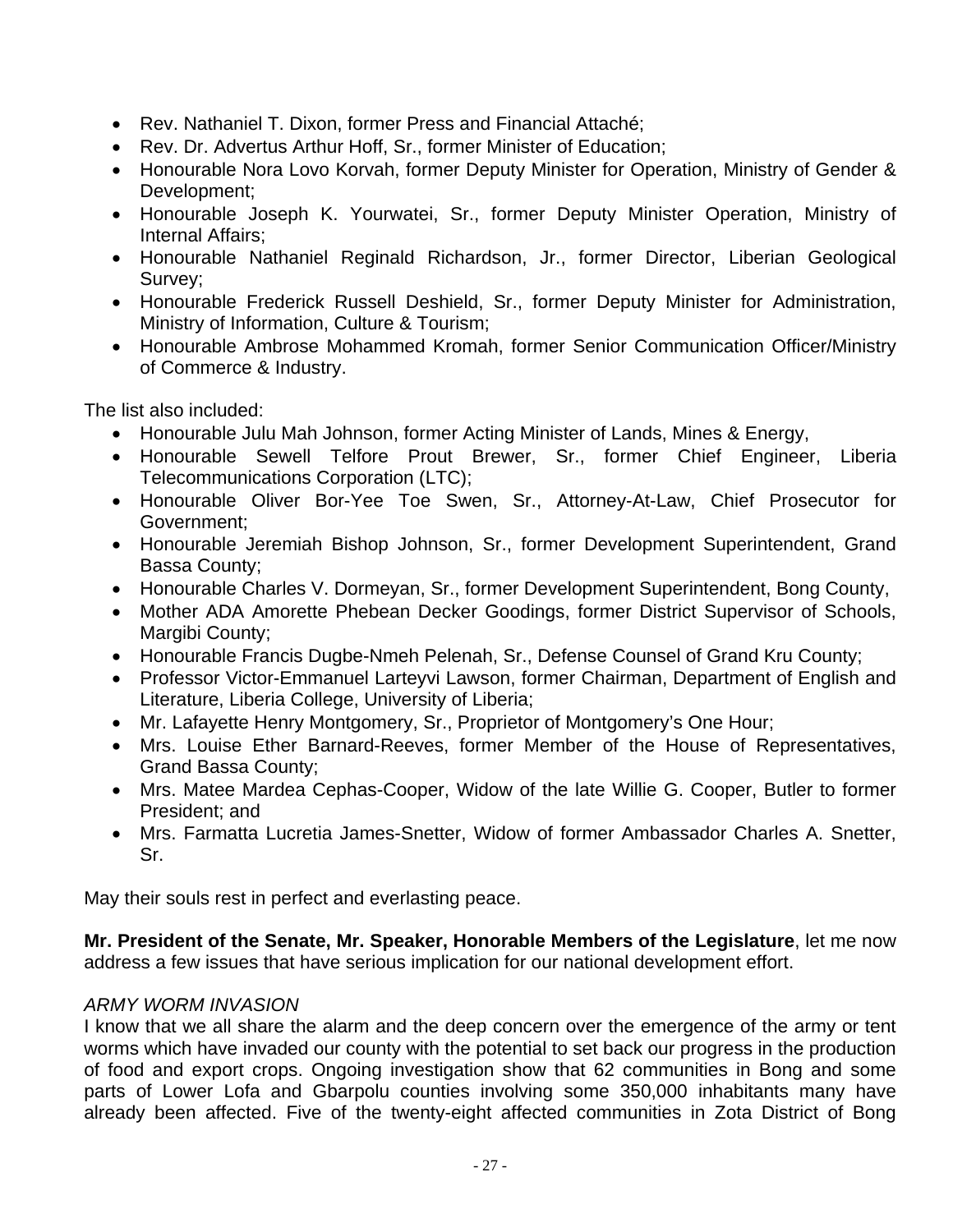County are bordering neighboring Guinea and there are indications that several villages in Guinea are now experiencing similar invasion.

This is indeed a crisis and I hereby declare a state of National Emergency with particular emphasis on the existing and potentially affected counties.

The government has taken immediate initial steps to respond to the crisis. A Task Force under the Ministry of Agriculture with support of the Ministry of Health has been established. The technical team has identified and classified the species and has commenced spraying in the affected areas. Water and food are being supplied to the most vulnerable and displaced. Meetings have been held with our partners and several international organizations have responded to our appeal and will be sending experts and supplies to supplement our effort.

More effort and more resources are required if we are to be successful in containing this problem. I have therefore instructed the Minister of Finance to identify budgetary resources from any source possible that can be used to meet the needs that are required. He knows that this will not be the time for long procurement procedures and bureaucratic hurdles.

I have also called upon our partners for urgent response to our appeal and I expect to review the effectiveness of our combined response when I meet with them on Wednesday.

## *CORRUPTION*

Perhaps the greatest challenge faced the government over the past several months is corruption. It is a national malaise, long standing and deeply entrenched in all levels of society. It stems from years of depravation, poor salaries, lack of a pension scheme at the lower levels, and an environment of impunity and tolerance of greed at higher levels.

The fight against corruption has started. Through investigations, auditing and whistle blowing, we are uncovering and exposing acts of corruption. Officials have been suspended, fired and turned over to the Ministry of Justice for prosecution and/or restitution of government assets. At the same time, we have increased the compensation and pension for civil servants, concluded the biometric program for civil servants, removed ghost names from the payroll, strengthened the Government Auditing Commission, adopted an Anticorruption Policy and Strategy, established an Anticorruption Commission, and established the Liberian Extractive Industries Transparency Initiative going beyond the required to include revenues from forestry operations.

Honorable legislators, I am happy to note that for once in the history of our country, the fight against corruption has been elevated to a pedestal of prominence and widespread public concern which bears testimony to the success of our strategy. Now unlike in the past, we have a capacitated Auditing Commission and audit reports are now being received. Now, unlike in the past, we have an Anti-Corruption Commission that will be playing a frontal role in the investigation of corruption. Now, unlike in the past, we have a free press that is not intimidated by big powers when alleged acts of corruption are reported, even though the press themselves sometimes get their facts wrong. Now unlike in the past, the man in the street can call on a talk-show and freely express himself on issues of corruption. That corruption which has gained such a prominence in our national debate, is in itself a commendable achievement of this regime. For one way to deal with a chronic sore is to expose it to sunshine. Unfortunately however, our success in exposing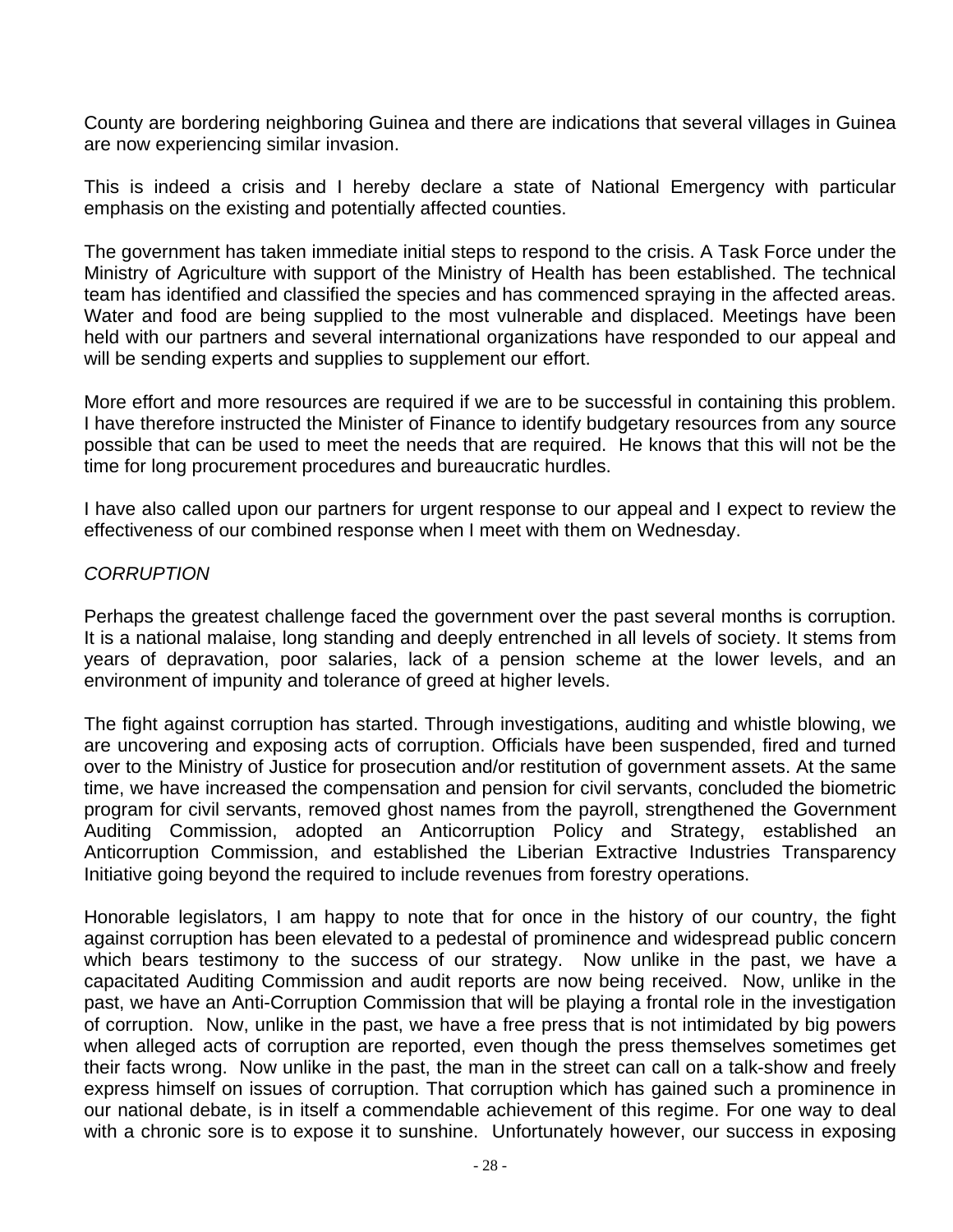this menace to the sunshine has yielded unintended consequences as it has led to the mistaken belief in some quarters that corruption is on an upward swing just because the reportage of corruption has increased today as compared to the past. Nothing could be further from the truth.

Honorable legislators, the fight against corruption does not come to an end with the mere exposure of corruption. We must act. The Executive, the Legislature, and the Judiciary must act decisively and collaboratively to deal with the scourge. On the side of the Executive we have taken some actions and will take other drastic actions in the coming weeks and months. However, we must act methodically, maturely, and judiciously, and not haphazardly just to satisfy the whims of a critic.

The steps we have taken thus far in the war against corruption helped us move up in the rankings and were recognized by the World Bank and the Mo Ibrahim governance indicators as one of the countries having made best progress in fighting corruption.

Yet, **Honorable Legislators**, serious challenges still remain in this battle for which we have been criticized. This largely has to do with the slow process involved in the prosecution of those who have violated the public trust. This is a matter of justice and of judicial process which we have to respect. Unfounded and misdirected accusations will only undermine the government's effort and discourage the investors we need to expand our economy with benefits to all segments of society. We also know that all of these measures and progress will not produce the truly sustainable results which we seek unless there are systems improvements, and professional and apolitical financial audits.

However, we have not and will not relent in moving this process forward and we will take other harsh measures to ensure that this battle is won. We cannot do this alone. Your help, the help of civil society, the help of the media, the religious institutions, and the National Bar Association will be required, for we know that corruption lies deep at the foundation of our country's underdevelopment.

# *COUNTY DEVELOPMENT FUND*

#### Mr. Speaker, Honorable Legislators:

For the first time in the history of our nation, this Administration allocated a total amount of US\$9.5 million, specifically for the counties in a process that allowed for the determination of development priorities by the people themselves. In the recast budget February to June, we provided US\$1 million, 2006/2007, US\$2.5 million; 2007/2008 US\$3 million; and 2008/2009 – which was allocated equally for each county. This allocation adopted the same principle of participation by the people and you added a role for the county Legislative caucus in the Budget Act.

Although many projects have been constructed in the counties to the satisfaction of the residents, much leaves to be desired to obtain maximum results from this important initiative.

We are thus in the process of introducing changes in order that the process is truly participatory, that goods and services are provided locally as much as possible and that systems of accountability are more rigorous and transparent with more effective oversight and reporting by the Ministry of Internal Affairs.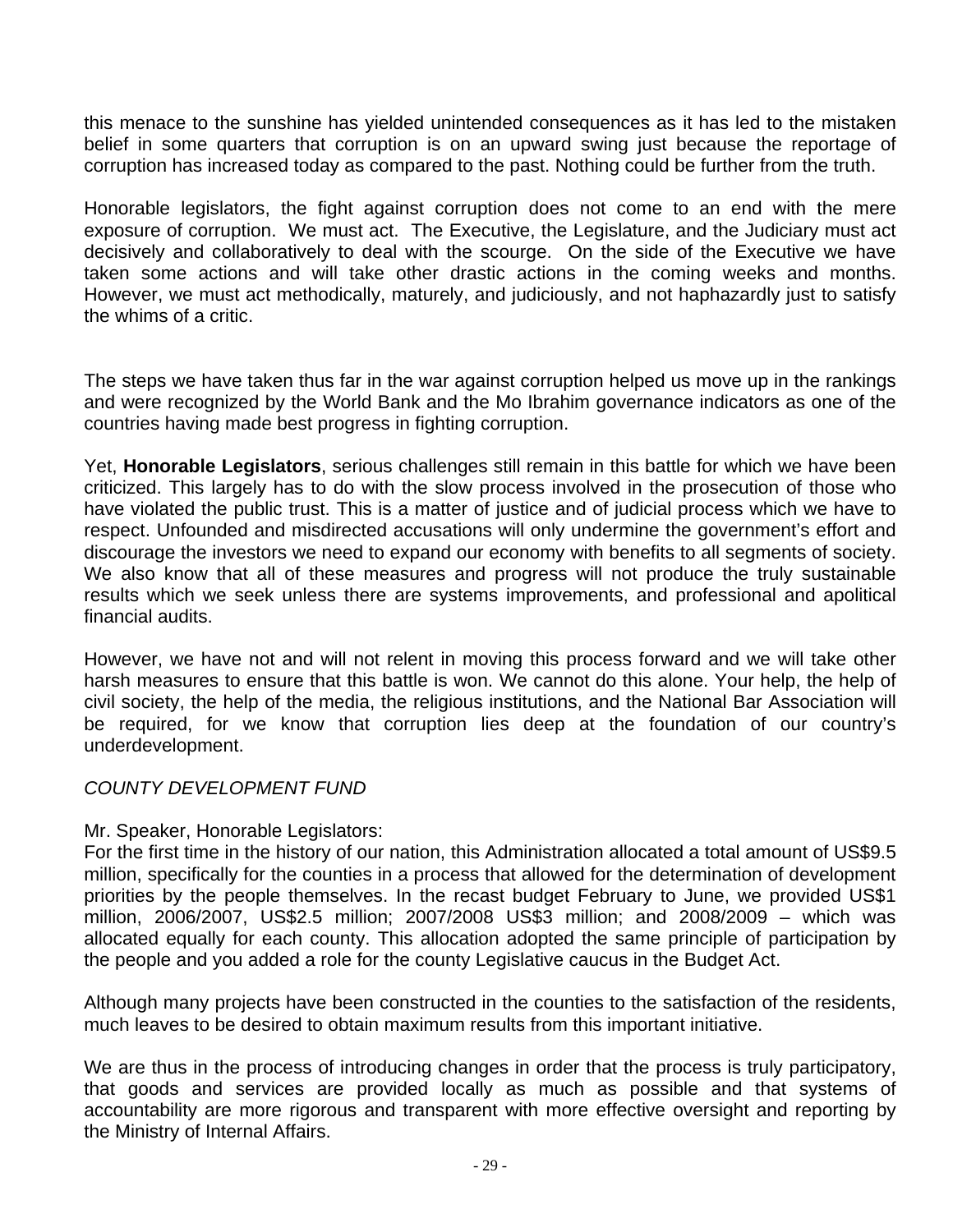An Independent Inspection Task force headed by Mr. Sam Jackson has been established to visit the projects in all counties so as to provide the information and advice that will enable us to achieve these objectives.

I ask that with these measures, the Legislature should withdraw from its active role in the determination and implementation of these projects. This will allow the Executive to take full responsibility in carrying out its role as dictated by the constitution without prejudice to your oversight role as also dictated by the Constitution.

#### *FOOD, FUEL & FINANCIAL CRISES*

**Honorable Legislators**, in the last three years, we have seen a steady acceleration of growth, with the economy growing 8 percent in 2006, 9.5 percent in 2007, and then an estimated 7.1 percent in 2008. This latest dip reflects the challenges that the economy faced in the last year. Most notably, during the year under review, the global economy was buffeted by a trinity of crises - the food, fuel, and financial crises, presenting untold challenges for the government and the people of Liberia..

First, food and fuel prices rose on the world market, with the price of rice doubling and fuel and electricity costs increasing, causing great hardships here in Liberia. While still grappling with the adverse effects of the food and fuel crises, a third crisis, dubbed the "financial crisis" reared its ugly head. Having its origins in the US sub-prime home mortgage market, the financial crisis precipitated a credit crunch and set off panic in the global economy, leading to the collapse of leading financial institutions in the US and Europe and a precipitous drop in global demand for key commodities.

Honorable legislators, the financial crisis has to a large extent been a 'mixed curse" for Liberia. For on the one hand, it occasioned downward movements in the prices of two of our most strategic imports, rice and fuel, thereby bringing much needed relief to our people; but on the other, it has led to a significant drop in the prices of our key exports, especially rubber and iron-ore and consequently poses a threat to our revenue generating capacity.

As a way of mitigating the adverse impacts of the crisis on our populace, we took a number of measures including the elimination of tariff on rice imports which translates to revenue forgone of nearly US\$9 million in the current budget, eliminated personal income tax on all persons in the public and private sector earning monthly incomes of US\$70 and below, waived duties on agricultural and construction equipment. We also more than quadrupled the subsidy to a well performing Monrovia Transit Authority (MTA) to enabled it acquire more buses and critical spare parts, and we doubled the budgetary appropriation of the Ministry of Agriculture to enable it tackle pre and post-harvest losses sustained by our farmers.

Besides steps taken domestically to cushion the impact of the crises on the population, we engaged our partners to help us steer through the turbulence. We are accordingly grateful to the World Bank for a US\$10 million dollar assistance to be used to feed vulnerable segments of our population and for cash for work programs, to the African Development Bank for an estimated US\$4.5 million and to the Japanese Government for an as yet to be realized US\$6 million equivalent to cover rice imports. We also have received from the World Food Program, a commitment of US\$41 million over a three year period for food supply and agriculture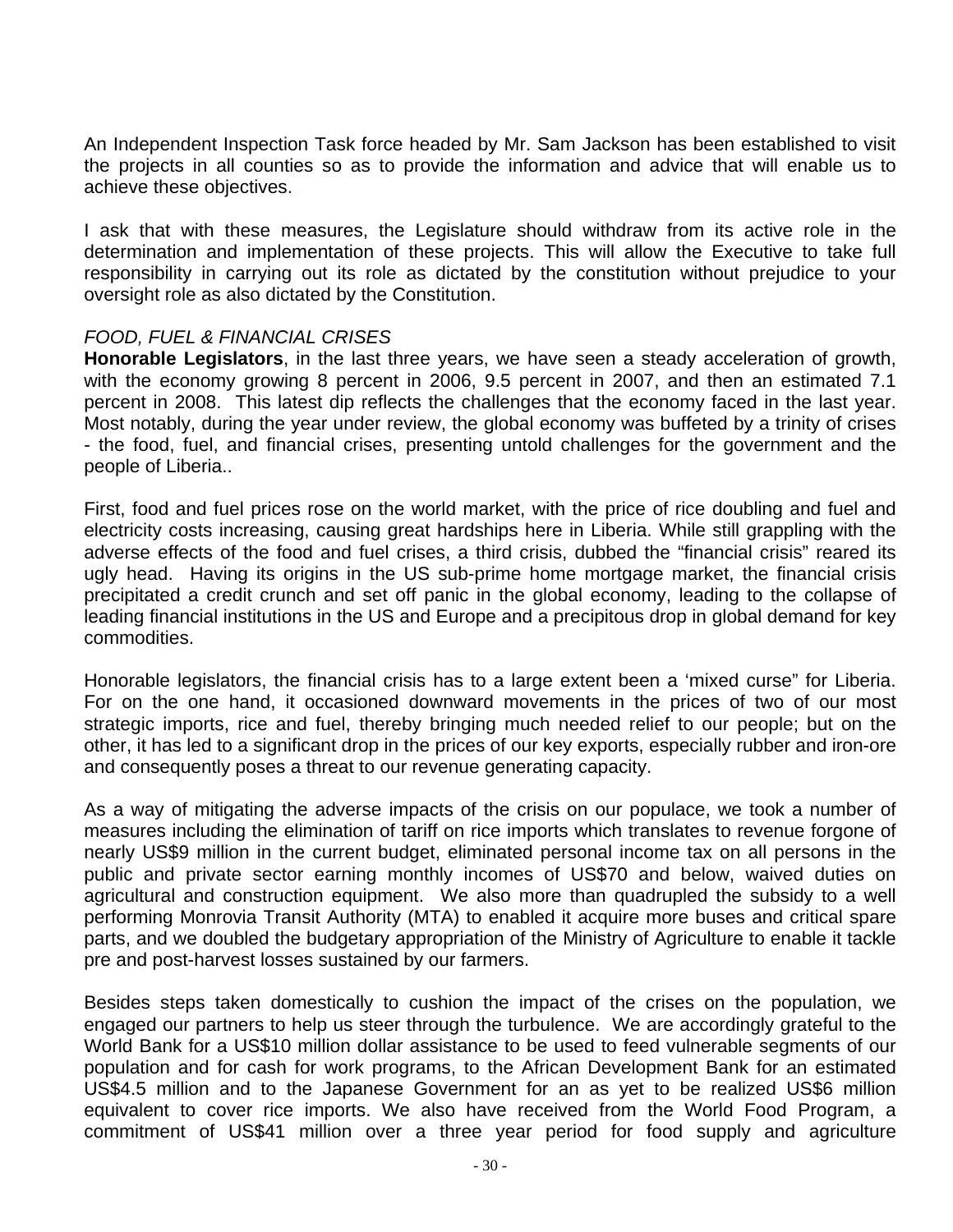## development.

More precisely, the financial crisis led to a sharp decline in the price of rubber. From October 2008 to January 2009 rubber prices dropped from US\$1,425 to US\$525 per ton, thus interrupting the operations and replanting programs of thousands of small and medium sized plantations and will result in unemployment, lost income and reduced government taxes for the large farms and plantations, perhaps as high as US\$3 million in the next year. We have already received formal notice or indication of a reduction in the size of planned investment and a slow down in operations of those ongoing.

Our Central Bank will be hit by loss of income from reduced interest rates on their foreign deposits. Commercial banks and local beneficiaries have felt the blow from reduced remittances from abroad which affect local investment and consumption. The opportunity side of this crisis is that we must do more to encourage local production, particularly food and we must move quickly in our effort to reactivate and replant traditional export crops such as rubber, oil palm, coffee and cocoa so that we are positioned to benefit when the production swings once again to buoyant world commodity prices.

Yet, it is important that the government responds to the crisis in pursuit of the objectives stated by providing some stimuli no matter how moderate given the existing fiscal constraints.

Mr. Speaker and Honorable Members of the Legislature, we are therefore pleased to propose the following measures:

- Reduction of the Business Income Tax rate from 35% to 25%.
- Reduction of the Personal Income Tax Rate from 35% to 25%
- Reduction in the presumptive tax on businesses with turnovers above L\$201,000 from 4% to 2% of their gross quarterly income
- Reduction of the Ecowas Trade Levy from 1% to 0.75%.
- Elimination of the 2% advance tax as a minimum tax on businesses with turnovers above L\$5 million
- These tax rate revisions form part of the comprehensive revision of the Revenue Code which is presently being finalized. However, in order to ensure that the Liberian people begin to benefit from the relief that is embedded in these tax reductions, I will be submitting my proposals for tax reductions in the next few days in advance of the submission in advance of a comprehensively revised revenue code that will also be shortly submitted.

In addition to these tax reduction measures, I am also pleased to note the following measures:

1) As a result of market forces of supply and demand, the price of butter rice has been reduced from US\$35 to US\$30.

2) An opening of the rice market to other importers for all grades of rice, except those prohibited for the protection of citizens

3) The establishment of a US\$1 million facility at the Central Bank for the purchase of paddy rice from local producers. This will serve as an incentive to stimulate production in the coming planting season. I am also pleased to announce the launch of a pilot program whereby ten persons each from all 14 counties not including Montserrado who are resident in Monrovia and willing to relocate to another county or to their county of origin will be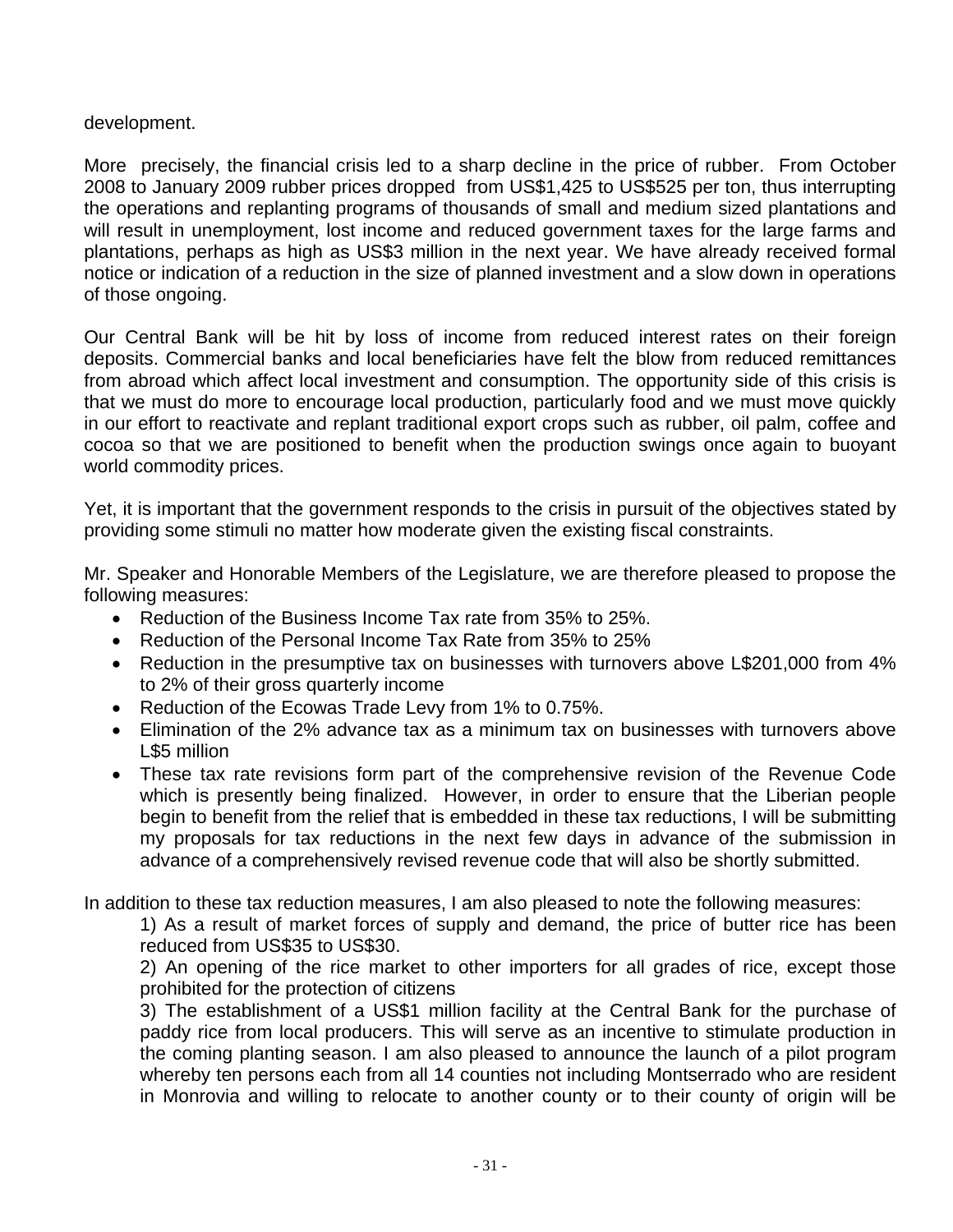provided 5 acres of land in fee simple for the planting of rice or tree crops for which seeds and cutting will be provided.

4) Reduction of Import Duty and Goods and Services Tax on buses 24-seater or above from a total of 18% to 2.5%. This measure is intended to encourage private sector actors to intervene more robustly in the transport sector as a means of alleviating the hardship our people encounter in getting transport.

In order to give added incentive to the margin of preference for Liberian businesses that is included in the revised Incentive Code that will soon be presented to you, the Economic Management Team of the Government is presently considering the establishment of a US\$2 million guarantee fund at the Central Bank to support Liberian businesses. The criteria and modalities for operationalising such a scheme are also being considered.

#### **Mr. Vice President, Mr. Speaker, Mr. President Pro-Tempore, Honorable Legislators:**

Our country embarked upon a journey that commenced on January 16, 2006, a journey embedded in the dream of a peaceful and prosperous nation based upon proper allocation and use of our national resources in ensuring equity and equal opportunity for all our citizens. That dream envisioned that we had the courage to depart from the ways of the past that have kept our country underdeveloped, our people divided and our children devoid of hope in the future.

We have come a long way in the journey, in the fulfillment of our dream as I have just recounted the progress which we have made in just three years of this Government. There may be those whose hate, guilt and fears prevent them from being a part of this great journey. There may be those who, lacking the courage to dream and to accept the reality of progress can only stand in the sidelines seeing only the difficulties and the shortcomings. There are also those who simply want us to return to the habits of old – plunder, lawlessness, indiscipline.

But let us thank God for the thousands of Liberians, particularly those in our rural communities who share in our dream of reform and change, those who are thankful and have made the sacrifice and the contribution to get us where we are today. For them, we cannot stop but must stay the course. To them, we must pledge our continued commitment to a legacy that will see Liberia three years from now a better place than we found it. This legacy is also yours as we together continue on this journey of courage, hope and promise toward the fulfillment of the now possible dream.

As I draw to a close, there is no doubt that our challenges remain enormous. But we remain committed to the ongoing reform and change knowing that the resistance from the minority is bound to become more intense as the majority sense and feel the progress that is being made. I said last year, and I say again, we will bear the cross, we will stay the course, we will carry the load for that is the only way to ensure that we achieve our Poverty Reduction goals to "Lift Liberia", thereby enabling our nation to consolidate the gains on this irreversible road to a participatory democracy in which rights are protected, freedom is enjoyed with responsibility, and there is social equity and equal opportunity for all.

**Mr. Vice President, Mr. Speaker, Honorable Members of the Legislature**, Thank you for joining me on this journey. Thank you for helping me in the progress we have made in rebuilding our institutions and renewing our nation. Thank you for your contribution in making us all proud to be Liberians.